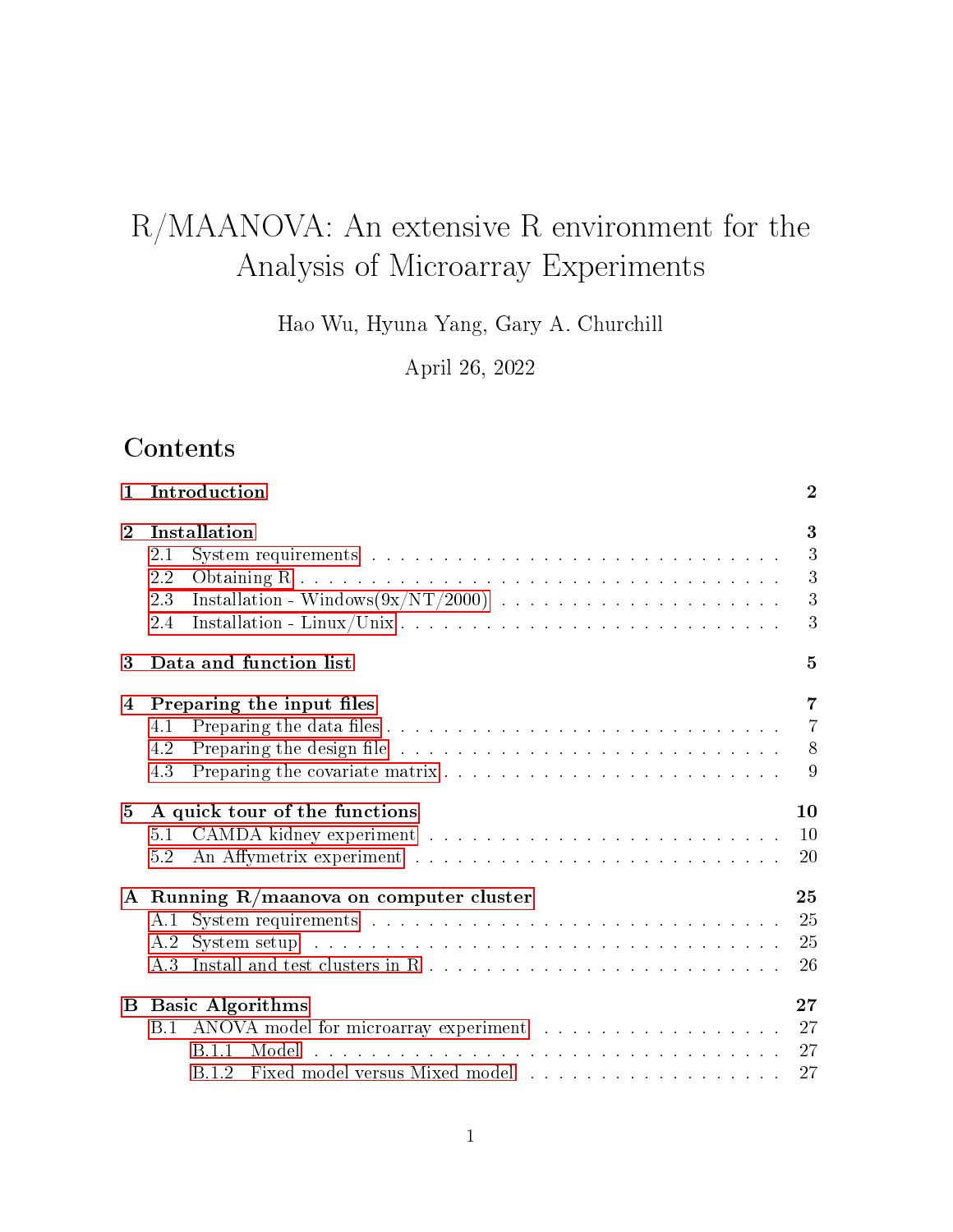|  | B.2.3 Four flavors of F-tests entering the entries and the set of the set of the set of the set of the set of the set of the set of the set of the set of the set of the set of the set of the set of the set of the set of th |    |  |  |  |  |
|--|--------------------------------------------------------------------------------------------------------------------------------------------------------------------------------------------------------------------------------|----|--|--|--|--|
|  |                                                                                                                                                                                                                                |    |  |  |  |  |
|  | C Frequently Asked Questions                                                                                                                                                                                                   | 31 |  |  |  |  |

## <span id="page-1-0"></span>1 Introduction

 $R/maanova$  is an extensible, interactive environment for the analysis of microarray experiments. It is implemented as an add-on package for the freely available statistical language R (www.r-project.org). MAANOVA stands for MicroArray ANalysis Of VAriance. It provides a complete work flow for microarray data analysis including:

- Data quality checks visualization and transformation
- ANOVA model fitting both fixed and mixed effects models
- Calculating test statistics F and Fs statistics
- Deriving p-value using sampling and residual shuffling permutation approach
- Summarize the result provide summary tables, graphics including volcano plot and cluster analysis with bootstrapping

 $R/maanova$  can be applied to any microarray data but it is specially tailored for multiple factor experimental designs. Mixed effects models are implemented to estimate variance components and perform  $F$  and  $T$  tests for differential expressions.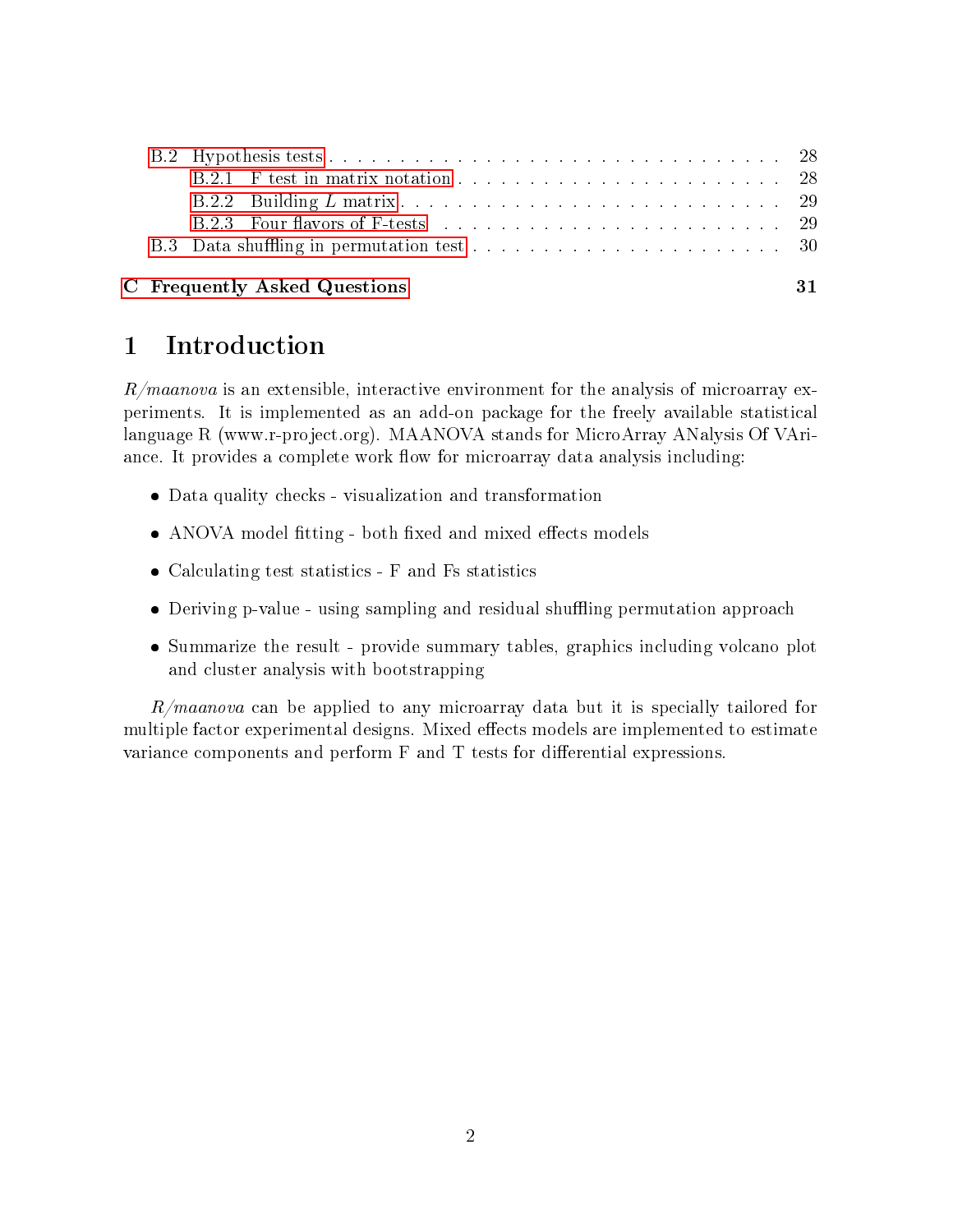## <span id="page-2-0"></span>2 Installation

## <span id="page-2-1"></span>2.1 System requirements

This package was developed under R 1.8.0 and updated under R 2.8.0. The programs have been observed to work under *Windows XP* and *Mac OS X 10.5*. The memory requirement depends on the size of the input data but a minimum of 256Mb memory is recommended.

## <span id="page-2-2"></span>2.2 Obtaining R

R is available in the Comprehensive R Archive Network (CRAN). Visit http://cran.r-project.org or a local mirror site. Source code is available for UNIX/LINUX, and binaries are available for Windows, MacOS and many versions of Linux.

## <span id="page-2-3"></span>2.3 Installation - Windows $(9x/NT/2000)$

- $\bullet$  Install  $R/maanova$  from Rgui
	- 1. Start Rgui
	- 2. Select Menu Packages, click Install package from local zip file. Choose the file maanova\_\*.tar.gz and click 'OK'.
	-
- $\bullet$  Install  $R/maanova$  outside Rgui
	- 1. Unzip the maanova\_\*.tar.gz file into the directory \$RHOME/library (\$RHOME) is something like c:/Program Files/R/rw1081). Note that this should create a directory

\$RHOME/library/maanova containing the R source code and the compiled dlls.

- 2. Start Rgui.
- 3. Type link.html.help() to get the help files for the maanova package added to the help indices.

## <span id="page-2-4"></span>2.4 Installation - Linux/Unix

- 1. Go into the directory containing maanova\_\*.tar.gz.
- 2. Type R CMD INSTALL maanova to have the package installed in the standard location such like  $\sqrt{\text{usr}/\text{lib/R}}$ library. You will have to be the superuser to do this. As a normal user, you can install the package in your own local directory. To do this, type R CMD INSTALL -library=\$LOCALRLIB maanova\_ $*$ .tar.gz, where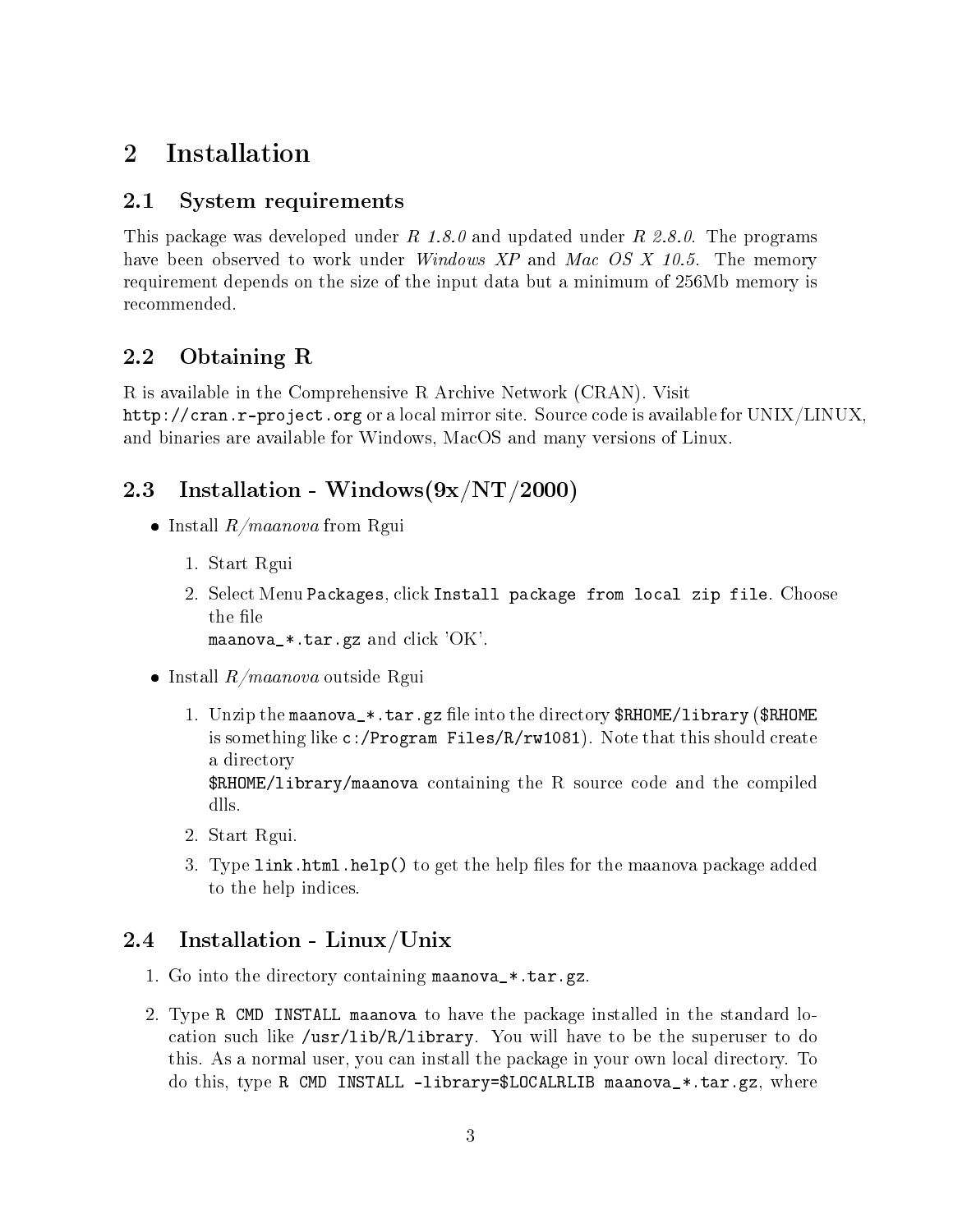\$LOCALRLIB is something like /home/user/Rlib/. Then you will need to create a file .Renviron in your home directory to contain the line R\_LIBS=/home/user/Rlib so that R will know to search for packages in that directory.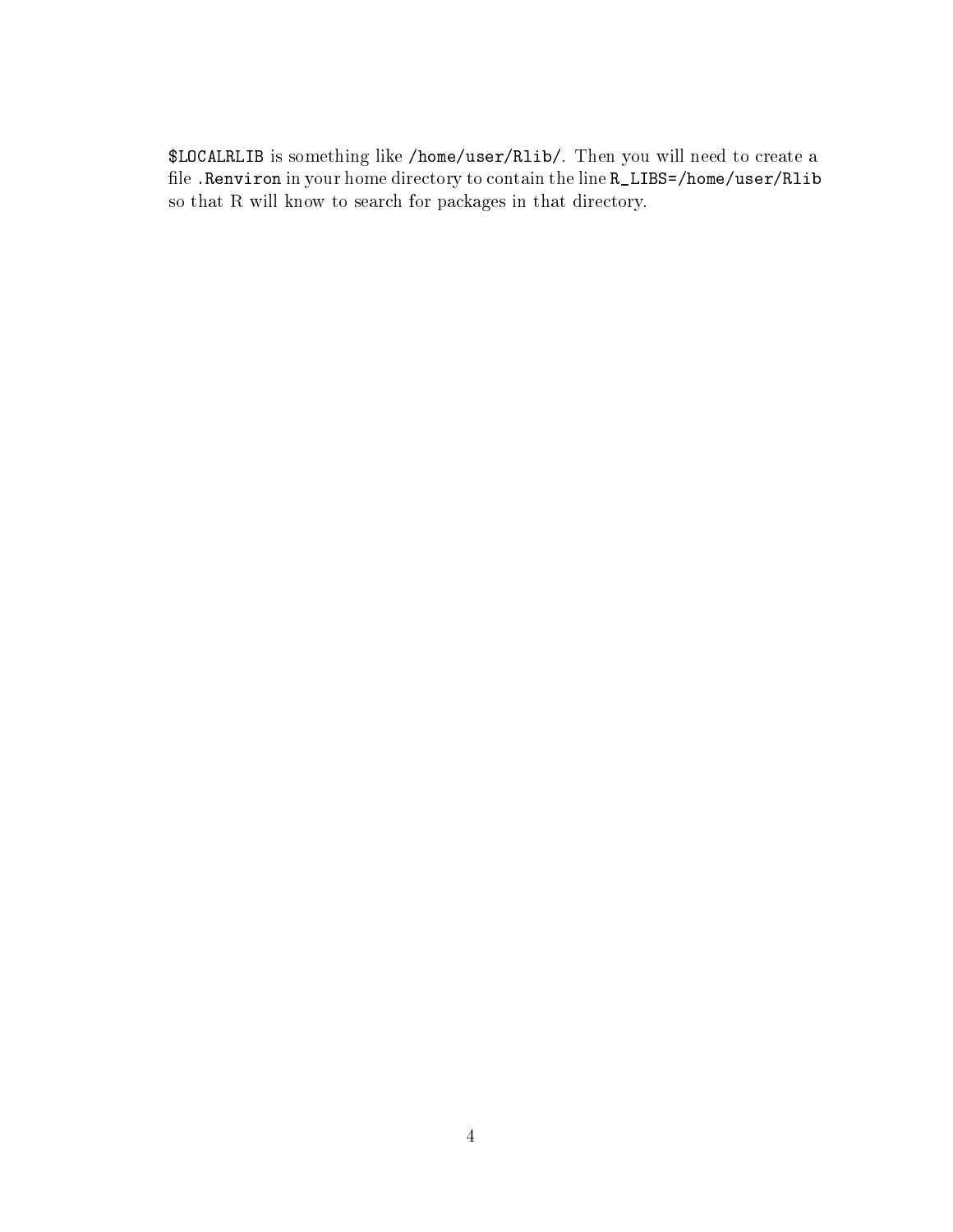## <span id="page-4-0"></span>3 Data and function list

The following is a list of the available functions. For more information about the function usage use the online help by typing "?functionname" in  $R$  environment or typing help.start() to get the html help in a web browser.

1. Sample data available with the package. Both include subset of original data, which can be found at http://research.jax.org/faculty/churchill/software.

abf1 A  $18$ -array Affymetrix experiment.

- kidney A 6-array kidney data set from CAMDA (Critical Assessment of Microarray Data Analysis).
- 2. File I/O
	- read.madata() Read microarray data from TAB delimited text file (typical input for two-color array) or matrix type  $R$  object (such as output of exprs() from normalization package, such as  $Affy$ , beadarray).

 $write \cdot$  madata() Write microarray data to a TAB delimited text file.

3. Data quality check - for two-color arrays

arrayview() View the layout of the arrays

riplot() Ratio intensity plot for arrays

gridcheck() Plot grid-by-grid data comparison for arrays

dyeswapfilter() Flag the bad spots in dye swap experiment

4. Data transformation

transform.madata() Data transformation with options to use any of several methods

5. ANOVA model fitting

fitmaanova() Fit ANOVA model

resiplot() Residual plot on a given ANOVA model

6. Hypothesis testing

matest() F-test or T-test with permutation

adjPval() Calculate FDR adjusted P values given the result of matest()

7. Summarize the result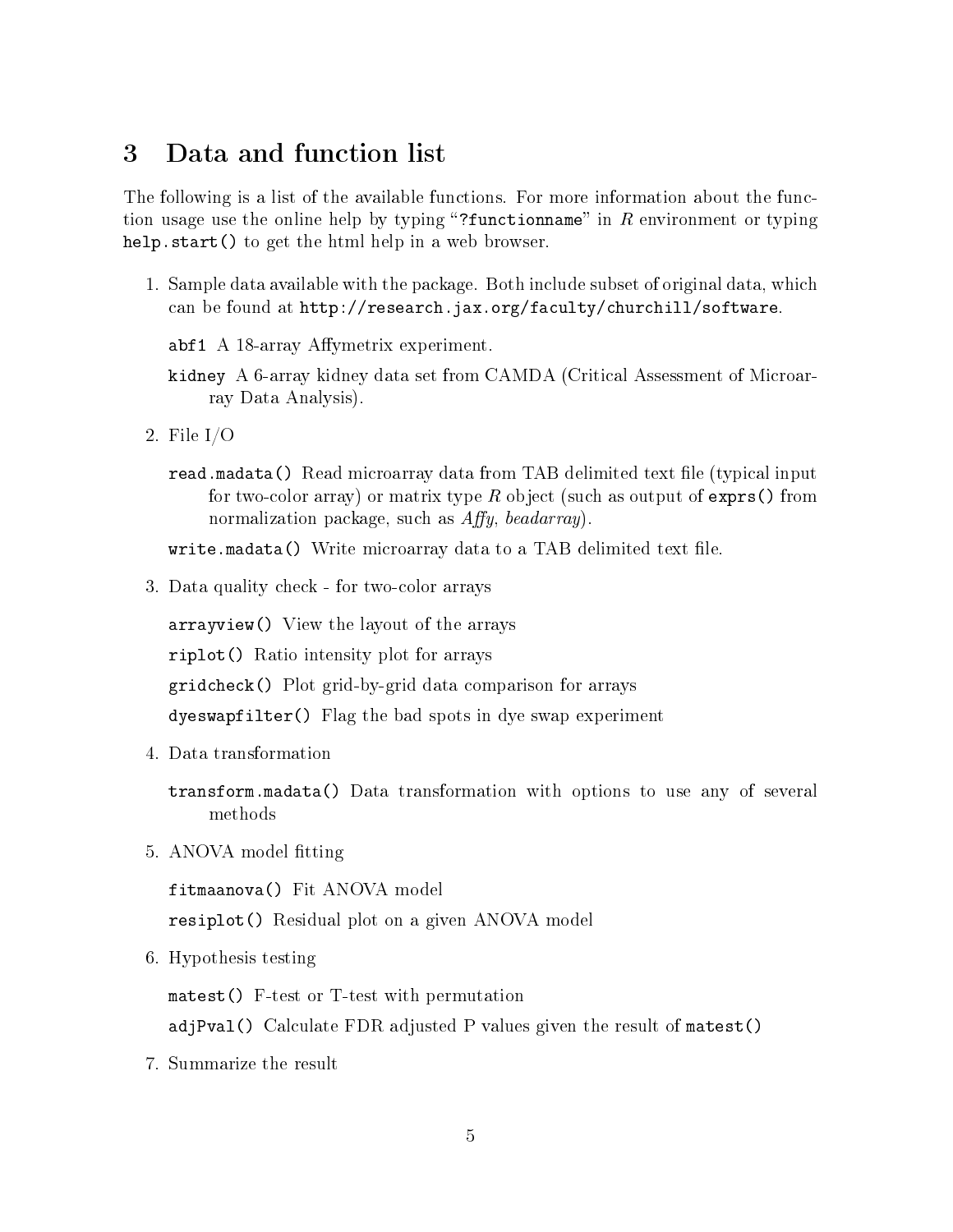summarytable() Provide summary of matest(), such as P-value, adjusted Pvalue and fold change

volcano() Volcano plot for summarizing F or T test results

8. Clustering

macluster() Bootstrap clustering.

consensus() Build consensus tree out of bootstrap cluster result

fom() Use figure of merit to determine the number of groups in K-means cluster geneprofile() Plot the estimated relative expression for a given list of genes

9. Utility functions

fill.missing() Fill in missing data. PairContrast() Make all possible pairwise contrast. summary.madata() Summarize the data object. subset.madata() Subsetting the data objects.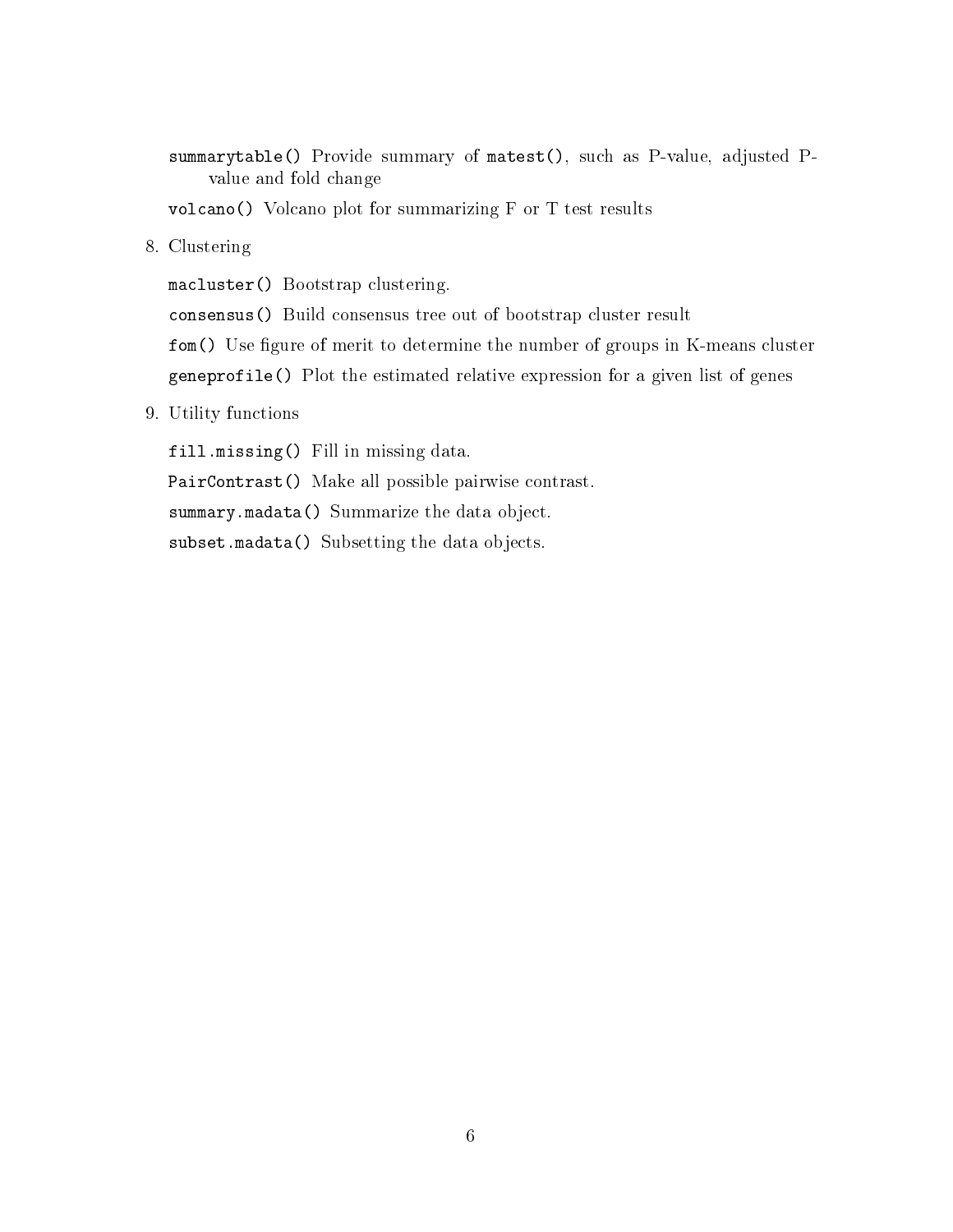## <span id="page-6-0"></span>4 Preparing the input files

A data file and a design file should be prepared manually.

## <span id="page-6-1"></span>4.1 Preparing the data files

There should be only ONE data file. Most gridding software produces one file for each slide. Thus especially when you use two-color array and have multiple files, you have to combine these files to get one data file as a input for  $R/maanova$ . **Input data file** Data file can be two kinds of type.

- matrix type R object :  $R/maanova$  can read matrix R object including the output of exprs() from affy or beadarray package. Rowname of the matrix is used as probe (clone) ID, and it is assumed that the data is started from the first column.
- TAB delimited text file : This can be a typical input file for two-color array.  $R/maanova$  assumes that first colum is probe (clone) ID, and intensity data is saved from the second column (i.e. probeid  $= 1$ , intensity  $= 2$ ). Otherwise user needs to specify the column number storing probe ID and column number from which data starts by using probeid and intensity, respectively. When clone ID is not provided,  $1, 2, \ldots$  are used as a probe ID.

Input data file for N-day array For N-dye arrays, the N channel intensity data for one array needs to be adjacent to each other (in consecutive columns). The order (dye1,  $(\text{dye2}, \ldots)$  must be consistent across all of the slides. You can put the spot flag as a column after intensity data for each array. (Note that if you have flag, you will have N+1 columns of data for each array. Again, this must be consistent for all arrays in the data set.) If you have duplicated spots within one array, replicated measurements of the same clone on the same array should appear in adjacent rows. This can be easily done by sorting on probeid. The number of replicates must be constant for all genes. As an example, you have four slides for a two-dye array experiment scanned by GenePix. Then you will have four output files. Following the steps to create your data file:

- 1. Open your favorite spread sheet editor, e.g., MS Excel and create a new file.
- 2. Paste your clone ID, Gene names, Cluster ID and whatever information you want to keep into the first several columns.
- 3. Open your first GenePix file in another window, copy the grid location into next 4 columns (you only need to do this once because they are all the same for four slides).
- 4. Copy the two columns of foreground mean value (if you want to use it) and one column of flag to the file in the order of  $Cy5$ ,  $Cy3$ , flag.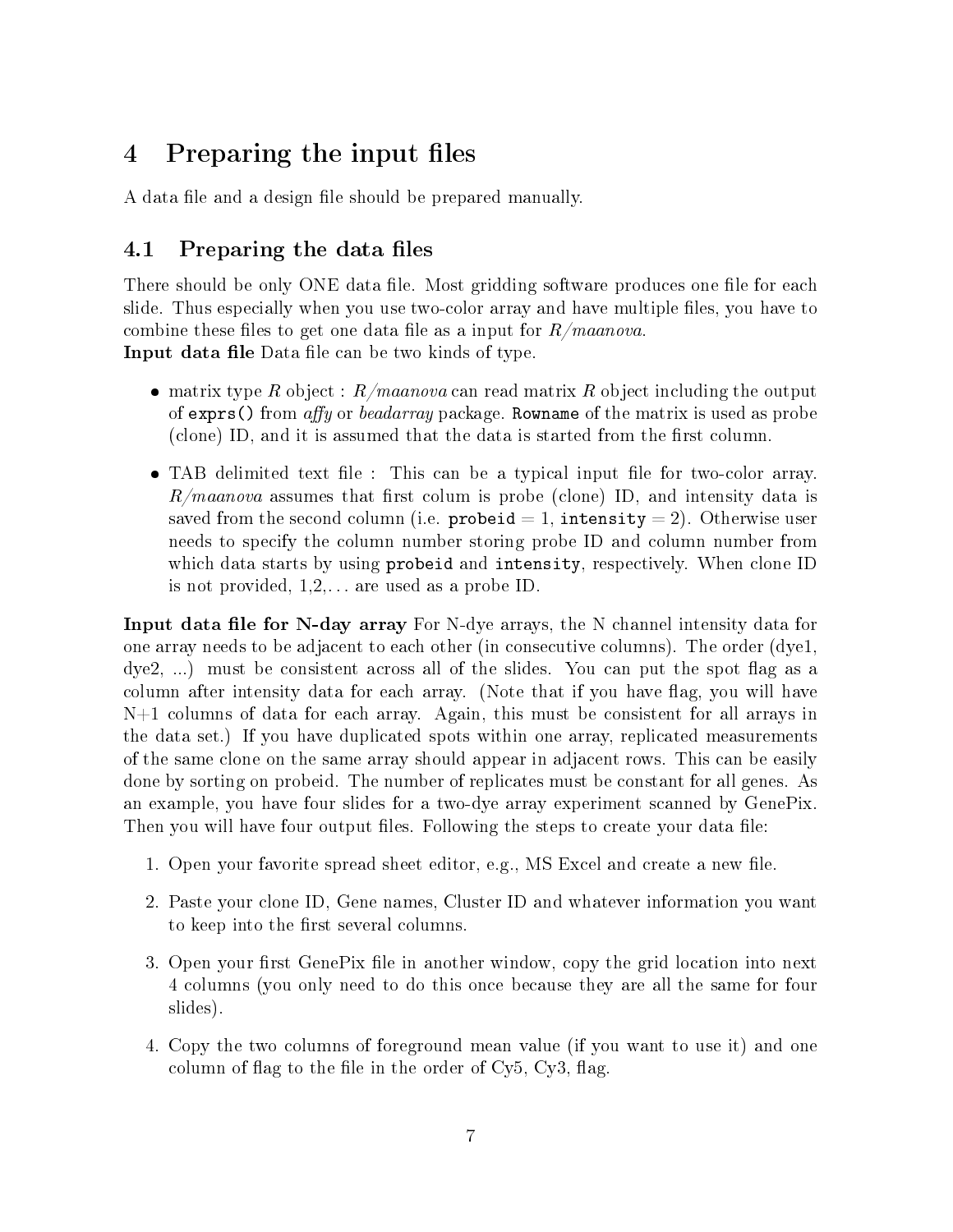- 5. Open your other 3 files and repeat step 4.
- 6. Select the whole file and sort the row according to Clone ID.
- 7. Save the file as tab delimited text file and you are done.

CAMDA kidney data file at <code>http://research.jax.org/faculty/churchill/software</code> can provide a good example.

No missing in input The data file must be "full", that is, all rows have to have the same number of columns. Also data should not have any missing value. If so, you want to either check the experiment to get the data or use fill.missing() function to fill in the missing value.

Sometimes reading and trailing TAB in the text file can cause problems, depending on the operating system. So the you should be careful about that. Sometimes the special characters in gene description can cause reading problem. We don't encourage you to put the gene description in the data file. If you have to do that, you must be careful (sometimes you need to remove the special characters manually).

### <span id="page-7-0"></span>4.2 Preparing the design file

**Design file** Design file can be three kinds of type.

- TAB delimited text file : should be saved at the working directory.
- $\bullet$  data.frame  $R$  object
- matrix  $R$  object.

Size of design file The number of row in design file should be the number of array times N (the number of dyes) (plus one for column header, if the design file is  $TAB$ delimited text file, and header  $=$  T). The number of columns in this file depends on the experimental design. You can specify all information related to experiment at the designfile, but do not necessarily need to use all of them to specify your model. Among factors in designfile, you can specify only some of them in a formula at fitmaanova(). Required fields in design file You must have an Array column in the design file (column headers are case sensitive). For two-color (or multi-color) array, user needs two more extra columns, Dye and Sample. Dye is reserved for the dye name, and Sample is reserved to identify biological replicates and reference samples. Usually you should assign each biological individual a unique sample number. Reference samples are represented by zero $(0)$ . Reference sample are treated differently. They will always be treated as xed factor in the model and not involved in statistical tests.

Sample is not an required field in one-color array, however if the experiment has technical replicate, Sample field should be included to get a valid result. Refer to Section 5.2 for an example.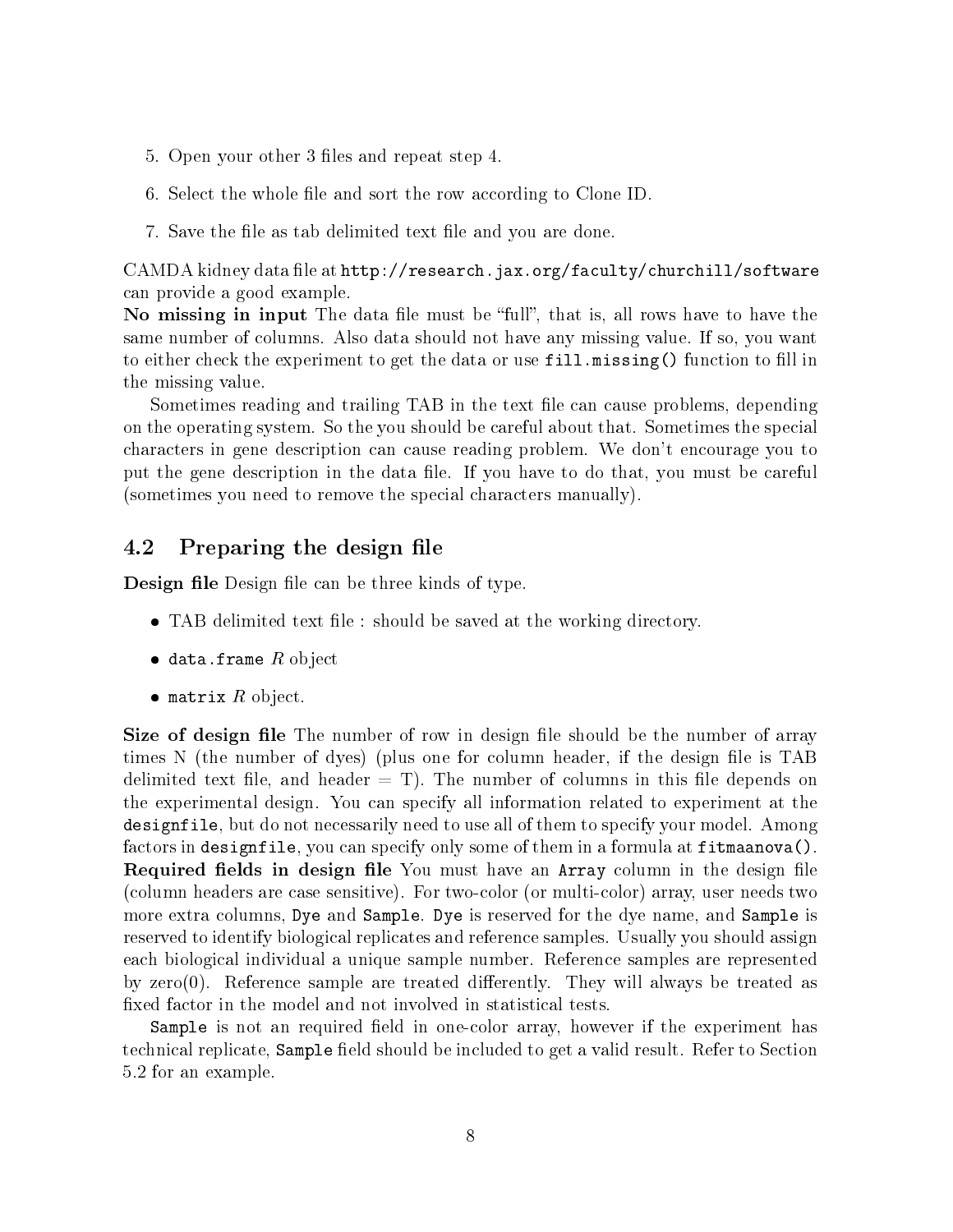Sample column in design file need to be continuous integer. All other columns can be either integers or characters.

Names must not used in design file You must not have following columns in the design file:

- Spot: reserved for spot effect
- Label: reserved for labeling effect
- covM: reserved for covariate matrix

### <span id="page-8-0"></span>4.3 Preparing the covariate matrix

Array specific covariate If you want to include array specific covariate, it should be included in the design file and specified in the  $fitmaanova()$ . The covariate variable should be an integer and the size should equal to the number of arrays.

**Gene specific covariate** If you have a gene specific covariate variable, you need to prepare the covariate matrix, covM, and include it at the read.madata() and the formula in fitmaanova(). covM can be either matrix  $R$  object or TAB delimited tex file. When it is a delimited file, covM should have column name (if header  $= T$ ) but no row name, and the covariate variable size should equal to the size of datafile. Currently this only works for the fixed model.

Refer to help(read.madata) and help(fitmaanova) for more information.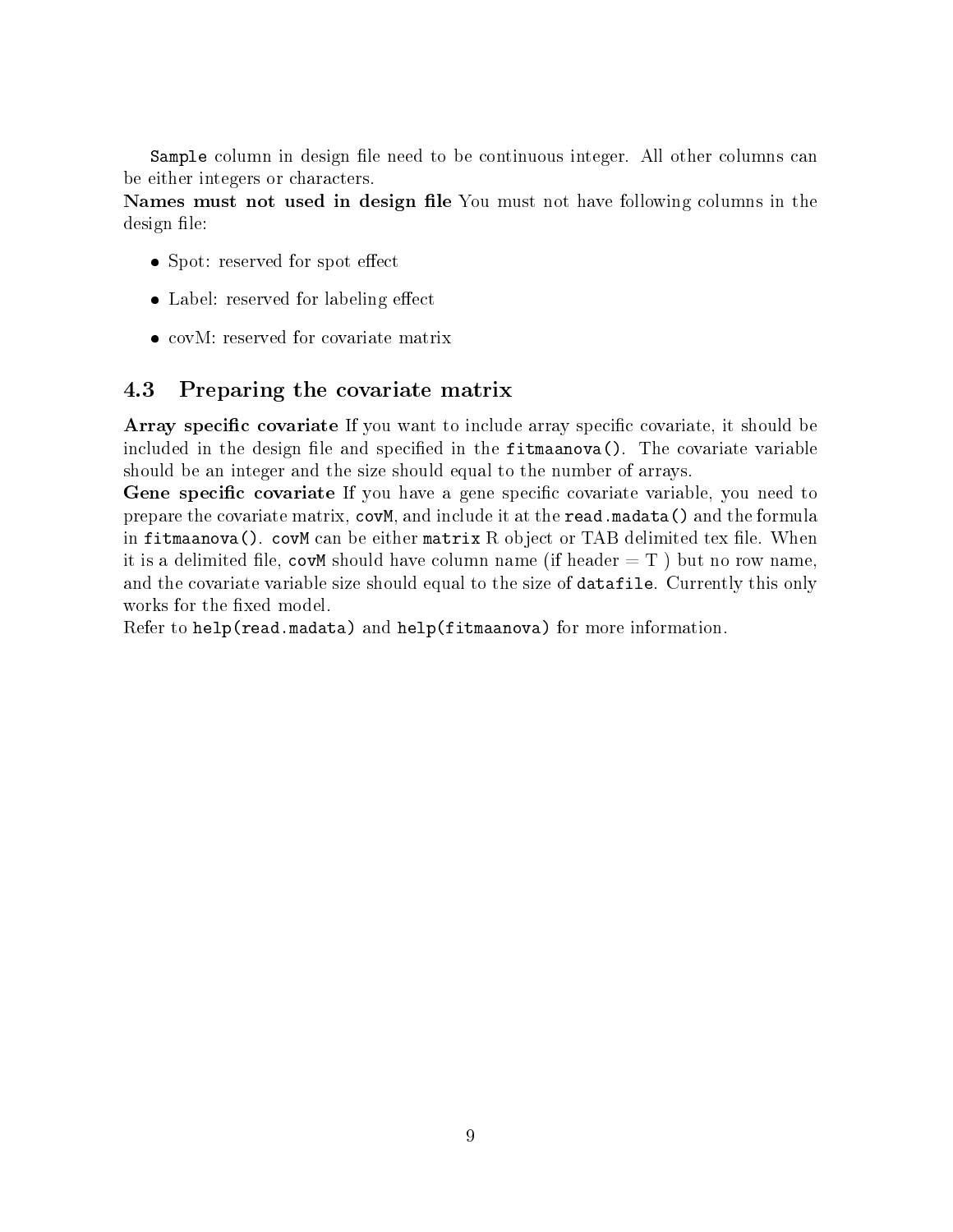## <span id="page-9-0"></span>5 A quick tour of the functions

This section will go through a few demo scripts distributed with the package to help users understand the function syntax and capabilities. The original data file can be downloaded from:

http://research.jax.org/faculty/churchill/software

### <span id="page-9-1"></span>5.1 CAMDA kidney experiment

This is the kidney data from CAMDA (Critical Assessment of Microarray Data Analysis) originally described by Pritchard et al. The web-site for CAMDA is http://www.camda.duke.edu. It is a 24-array double reference design. Six samples are compared to a reference with dye swapped and all arrays are duplicated. Flag for bad spots is included in the data.

Due to the limited size of vignette, data contains only first 300 genes, and you may not reproduce the figures presented in the following sections. You can find the original data file (in text format) at http://research.jax.org/faculty/churchill/software. **Read Data** Suppose you download the data and design file, then this is how you read the data.

```
R> kidney <- read.madata(datafile="kidney.txt",designfile="kidneydesign.txt",
   arrayType='twoColor', metarow=1, metacol=2, col=3, row=4, probeid=5, intensity=7)
```
Data checking and transformation For two-color array, you need to check if the data needs transformation. To do that you can try following data checking.

1. First load data into the workspace

```
R> data(kidney)
```
2. Then we do some data quality check

```
R> gridcheck(kidney.raw)
R> graphics.off()
```
gridcheck is used to check the hybridization and gridding quality within and cross arrays. User should see near linear scatter plots in all grid for all arrays. This one is not great but acceptable. The grid check plot for the first array is shown in Figure [1.](#page-10-0) The red dots are for the spots with flags.

```
R> riplot(kidney.raw)
```
riplot stands for ratio-intensity plot. It is also called MA plot. The riplot for the first array is shown in Figure [2.](#page-11-0)

```
R> arrayview(kidney.raw)
```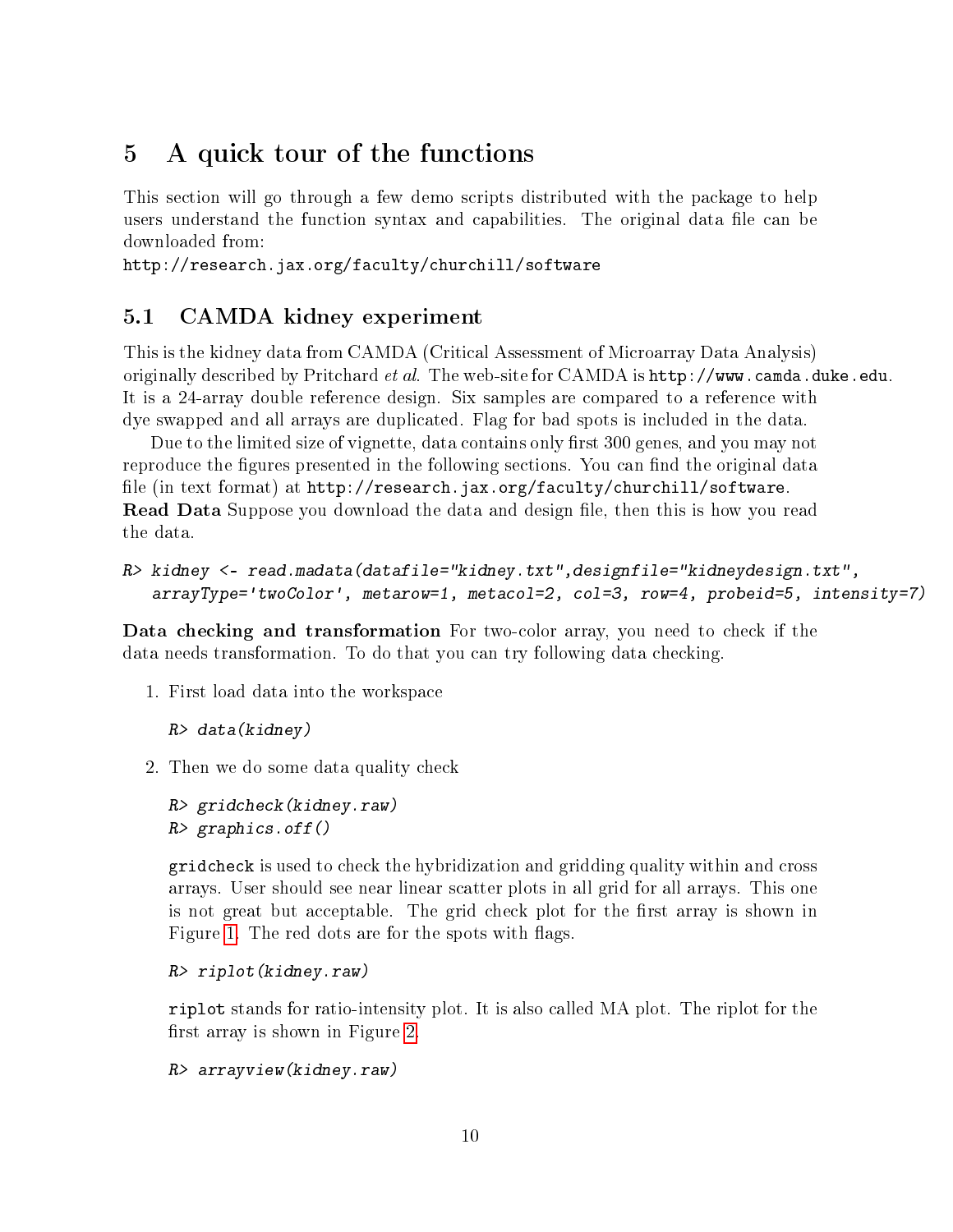

<span id="page-10-0"></span>Figure 1: Grid check plot for the first array in kidney data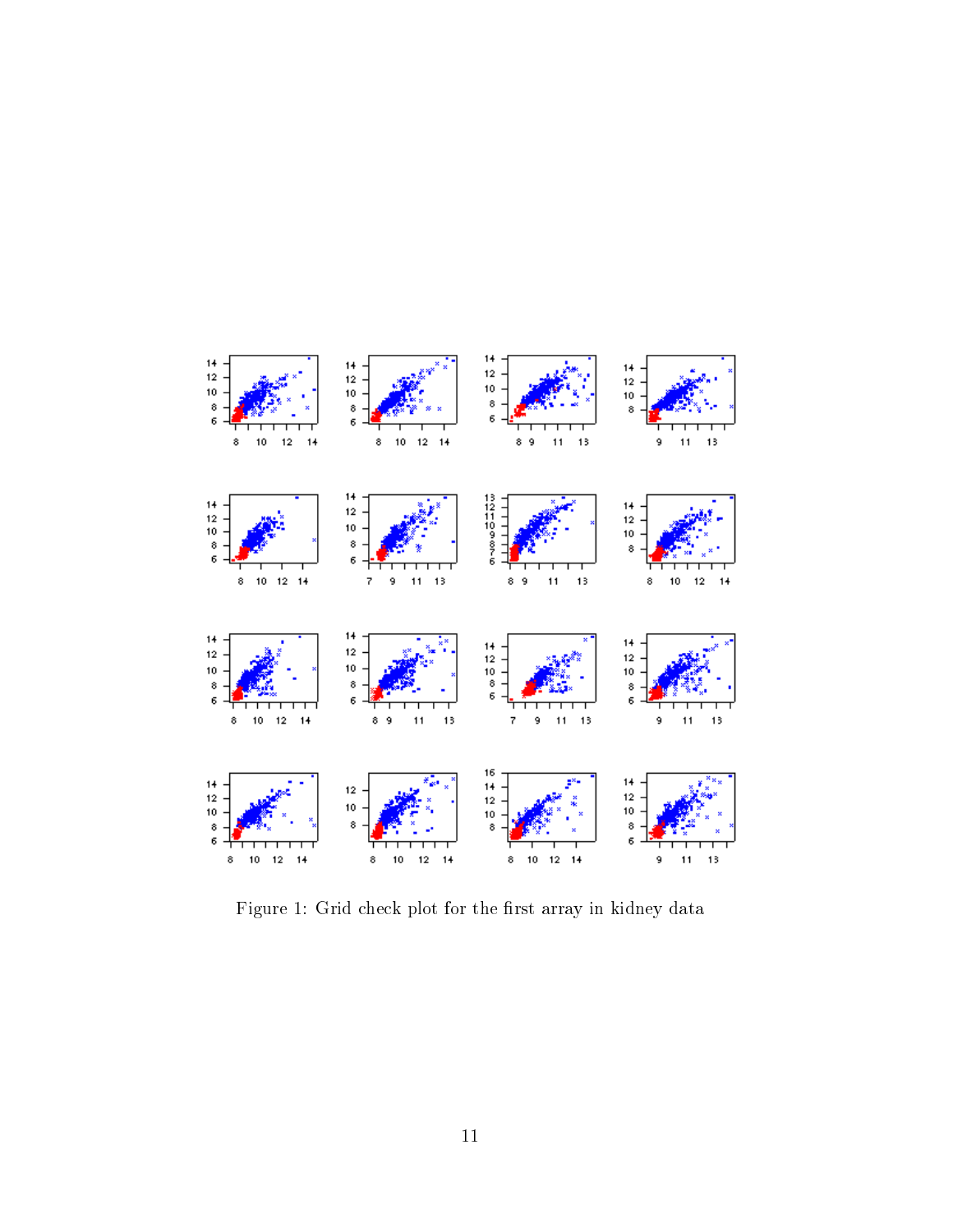



<span id="page-11-0"></span>Figure 2: RI plot for the first array in kidney data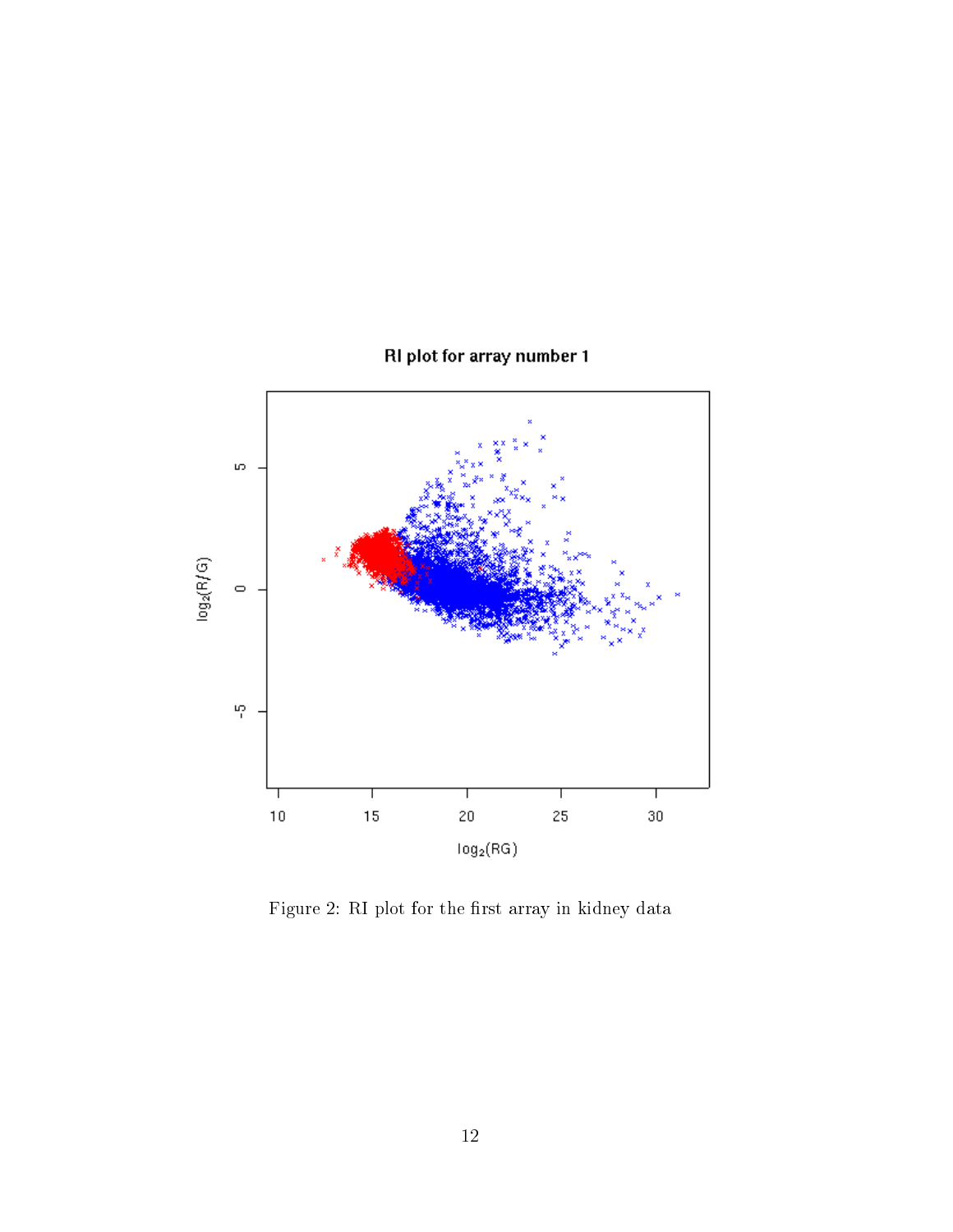arrayview is used to view the spatial pattern of the arrays. The standardized log ratios for all spots are shown in different colors. The arrayview for the first array is shown in Figure [3.](#page-12-0)



Array 1

<span id="page-12-0"></span>Figure 3: Arrayview for the first array in kidney data

You will generate a lot of figures by doing gridcheck, riplot and arrayview. Use  $graphics.$  of  $f()$  to close all figures.

3. Transform the data using spatial-intensity joint loess.

R> kidney <- transform.madata(kidney.raw, method="rlowess")

There are several data transformation method. Which method to use depends on the data. Read Cui et  $al(2002)$  for detail. The transformation plot for the first array is shown in Figure [4.](#page-13-0)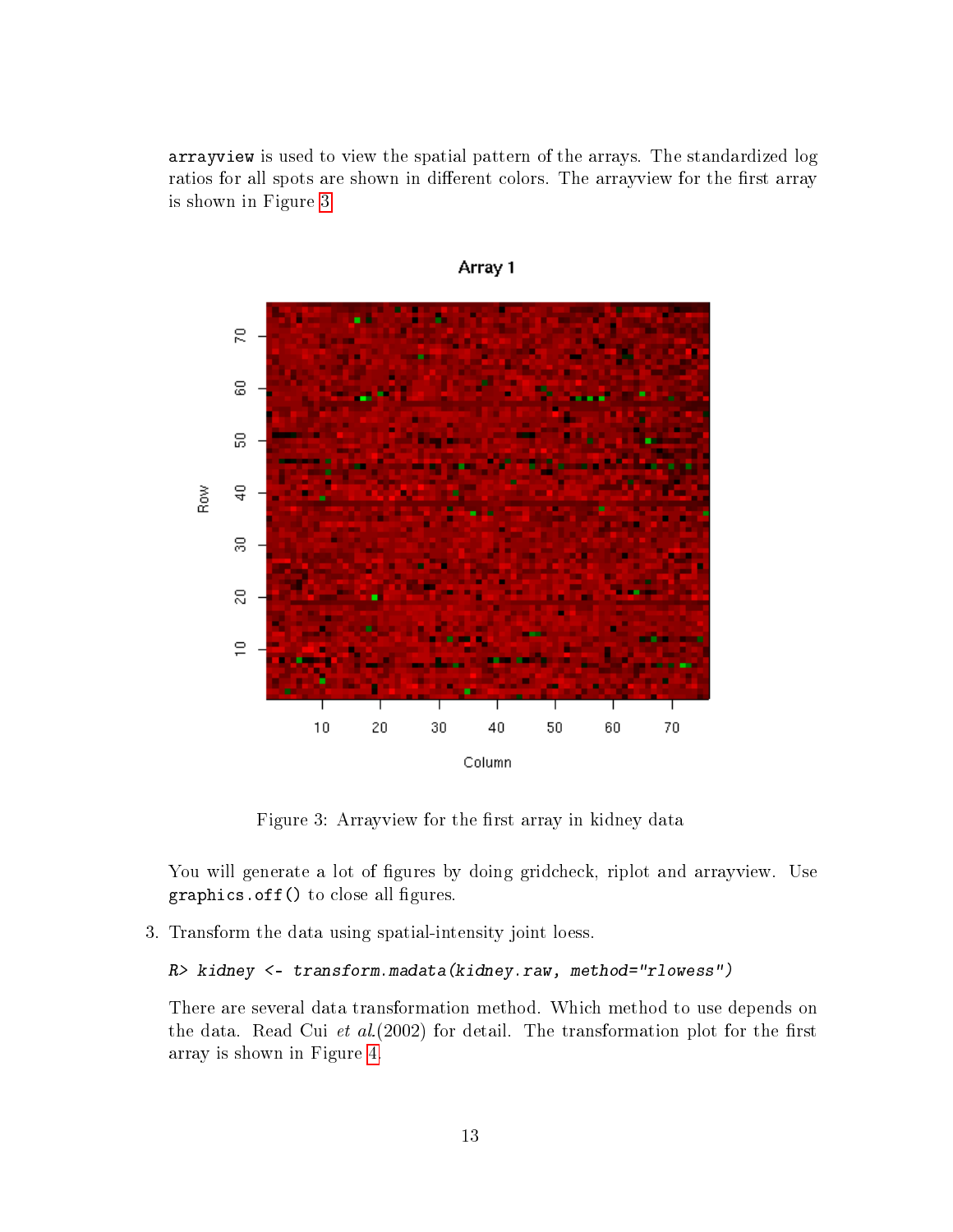

<span id="page-13-0"></span>Figure 4: Joint lowess transformation on the first array for the kidney data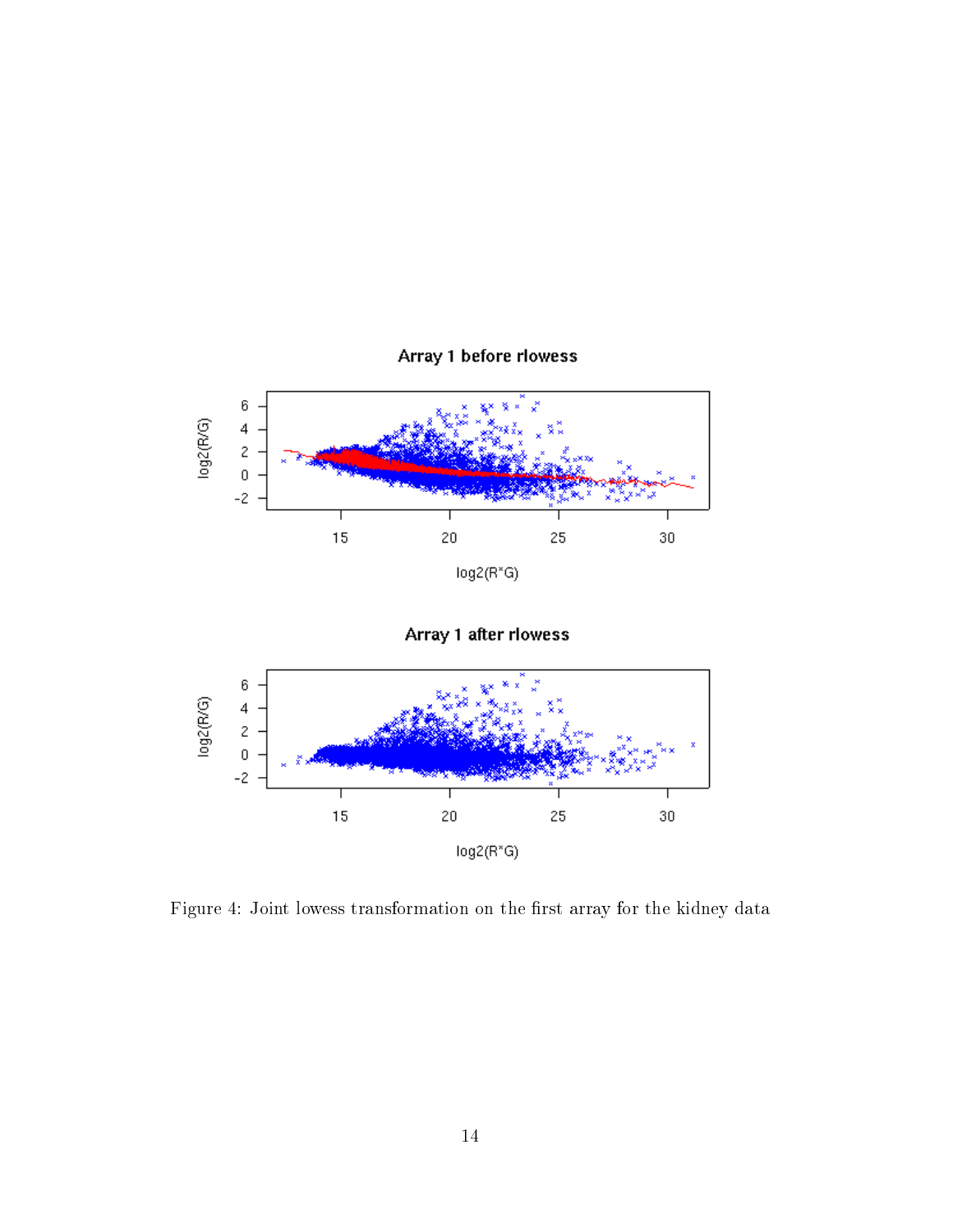Model fitting To fit model, you need to specify formula, as well as random and covariate terms if one has. formula includes factors affecting the gene expression among ones specified in designfile. This also can include interactions between upto two terms. random and covariate terms should be included in formula. resiplot() shows the residual plot after model being fitted.

#### R> fit.fix <- fitmaanova(kidney, formula = ~Dye+Array+Sample) R> resiplot(kidney, fit.fix)

**Test statistics** To test how significantly a given term or terms affect to the gene expression level,  $R/maanova$  calculates F, Fs and Fss test statistics (Fss is for fixed model only at this stage). You can include test statistics using test.method, in which the order is F, Fs and Fss test statistics and 1 indicates including the corresponding test statistics. As a default,  $R/maanova$  calculates F and Fs test statistics, and we recommend to use Fs test statistics.

 $R/maanova$  provides permutation method to calculate the significance of each test statistics. It implements residual shuffling and sample shuffling, and sample shuffling is the current default. Permutation test could be very time consuming, especially for the mixed effects models. The permutation test function can run on the Linux clusters through the message passing interface (MPI). For the detail information regarding F test and using computer cluster, please read appendix.

Test Sample effect in the model:

#### R> test.fix <- matest(kidney, fit.fix, term="Sample", n.perm=500)

FDR adjust p-value can be obtained using adjPval. It has four options; stepup (Hochberg and Benjamini, 1990), adaptive (Benjamini and Hochberg, 2000), stepdown (Westfall and Young, 1993) and jsFDR (Storey, 2002). jsFDR option uses  $qvalue$  package by John Storey and the package should be installed before this option is used. FDR adjusted P values:

```
R> test.fix <- adjPval(test.fix, method = 'jsFDR')
```
**Summarize the result** Each p-value or multiple testing adjusted p-value can be found under matest() object, i.e., p-value for Fs test statistics is saved at test.fix\$Fs\$Pvalperm and FDR adjusted p-value for Fs test statistics is saved at test.fix\$Fs\$adjPvalperm. summarytable() assembles fold-change, p-value and adjusted p-value (if it is available) and the result is saved in 'summarytable.csv' (default file name) under the working directory. User also can save subset of result using certain threshold.

```
R> result = summarytable(test.fix)
R> summarytable(test.fix, method=c("Pvalperm"), test=c("F1", "Fs"),
whichTest=c("Fs.Pvalperm"), threshold=.1, outfile='shortsummarytable.csv')
```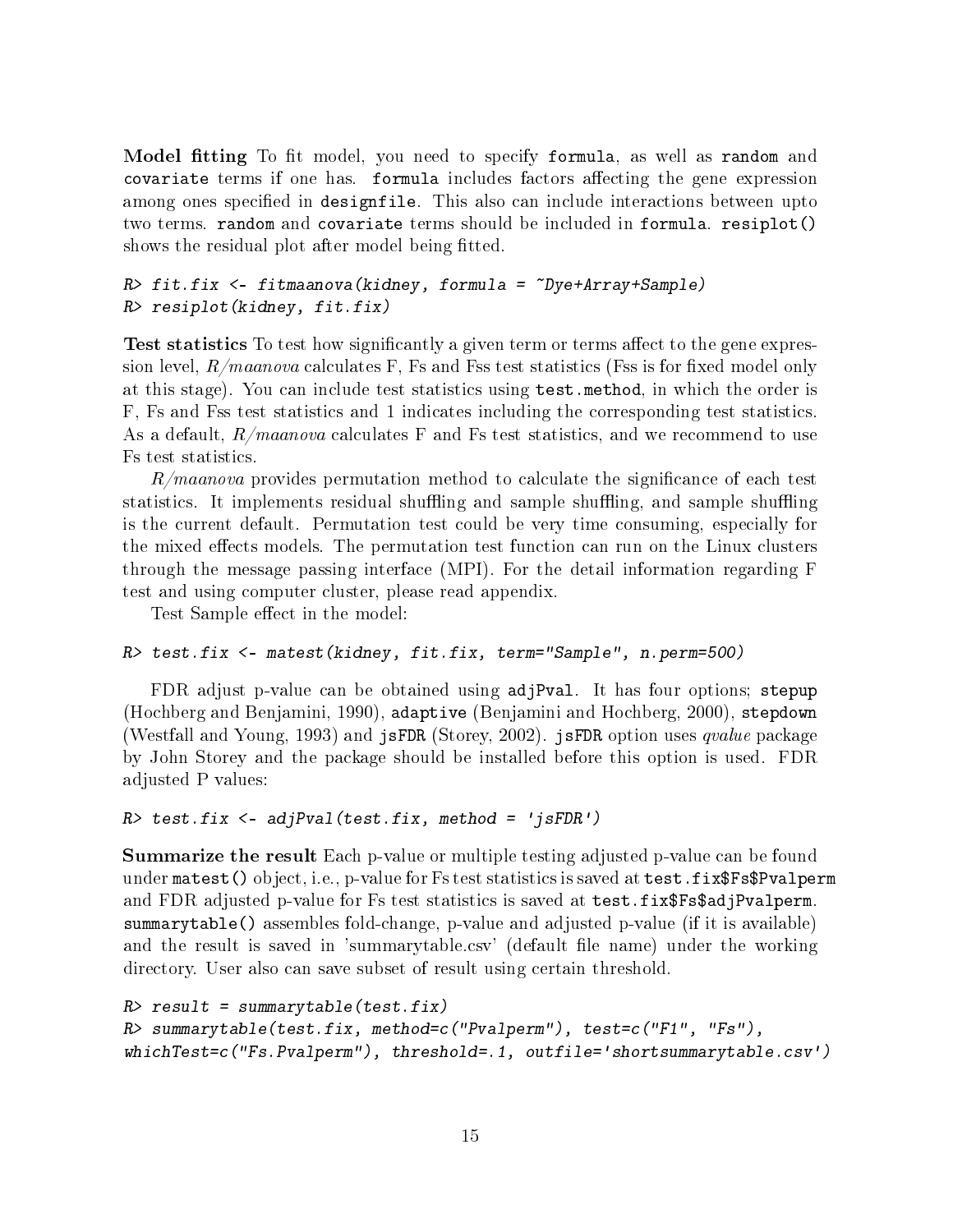After the F-test result is obtained, We can do volcano plot to visualize it. volcano() function has options to choose the P-values to use and set up thresholds. We will use tabulated P values for F and FDR adjusted permutation P values for other tests here. In the plot, the red dots above the horizontal line represent the signicant genes. Note that the the flagged spot can be highlighted in the plot by providing highlight.flag=TRUE.

### R> idx.fix <- volcano(test.fix,method=c("unadj", "fdrperm"), highlight.flag=FALSE)

The volcano plot is shown in Figure [5.](#page-15-0) Note that the return variable of volcano



Volcano Plot

<span id="page-15-0"></span>Figure 5: Volcano plot for kidney data - fixed effect model

contains the indices for significant genes.

Now we can do cluster bootstrapping and build consensus trees. Currently two cluster methods are implemented; K-mean and hierarchical clustering. Hierarchical cluster could be very sensitive to bootstrap if you have too many leaves on the cluster. Some small disturbance on the data could change the whole tree structure. Suppose you have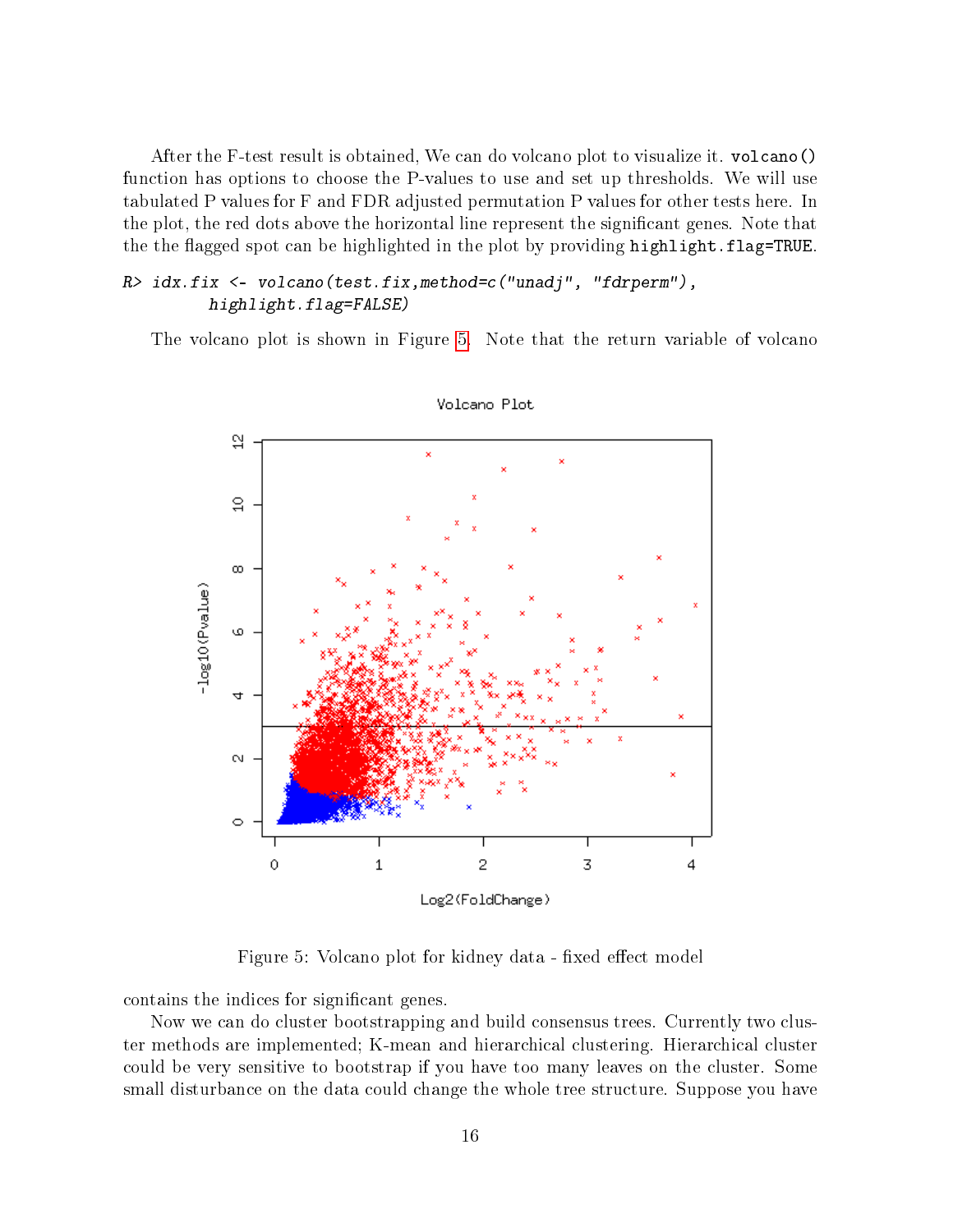many genes, say, more than 50, and you want to build a consensus tree from 100 bootstrapped hierarchical trees. Then it is very likely that you will get a comb, that is, all leaves are directly under root. But if you only have a few genes to cluster, it is working fine. So we recommend to use K-means to cluster the genes and use hierarchical to cluster the samples.

macluster is the function to do cluster bootstrapping and consensus is used to build consensus trees (groups for K-means) from the bootstrap results.

```
R> cluster.kmean <- macluster(fit.fix, ,term="Sample",
      idx.gene=idx.fix$idx.all,what="gene", method="kmean",
      kmean.ngroups=5, n.perm=100)
R> con.kmean <- consensus(cluster.kmean, 0.7)
R> con.kmean$groupname
```
An expression profile plot will be generated for the consensus K-means result. The plot is shown in Figure [6,](#page-17-0) and groupname shows the name of genes belonging to each group.

Now we can do hierarchical cluster on the samples. The consensus tree is shown in Figure [7.](#page-18-0)

```
R> cluster.hc <- macluster(fit.fix, term="Sample",
     idx.gene=idx.fix$idx.all,what="sample",
     method="hc", n.perm=100)
R> con.hc <- consensus(cluster.hc)
```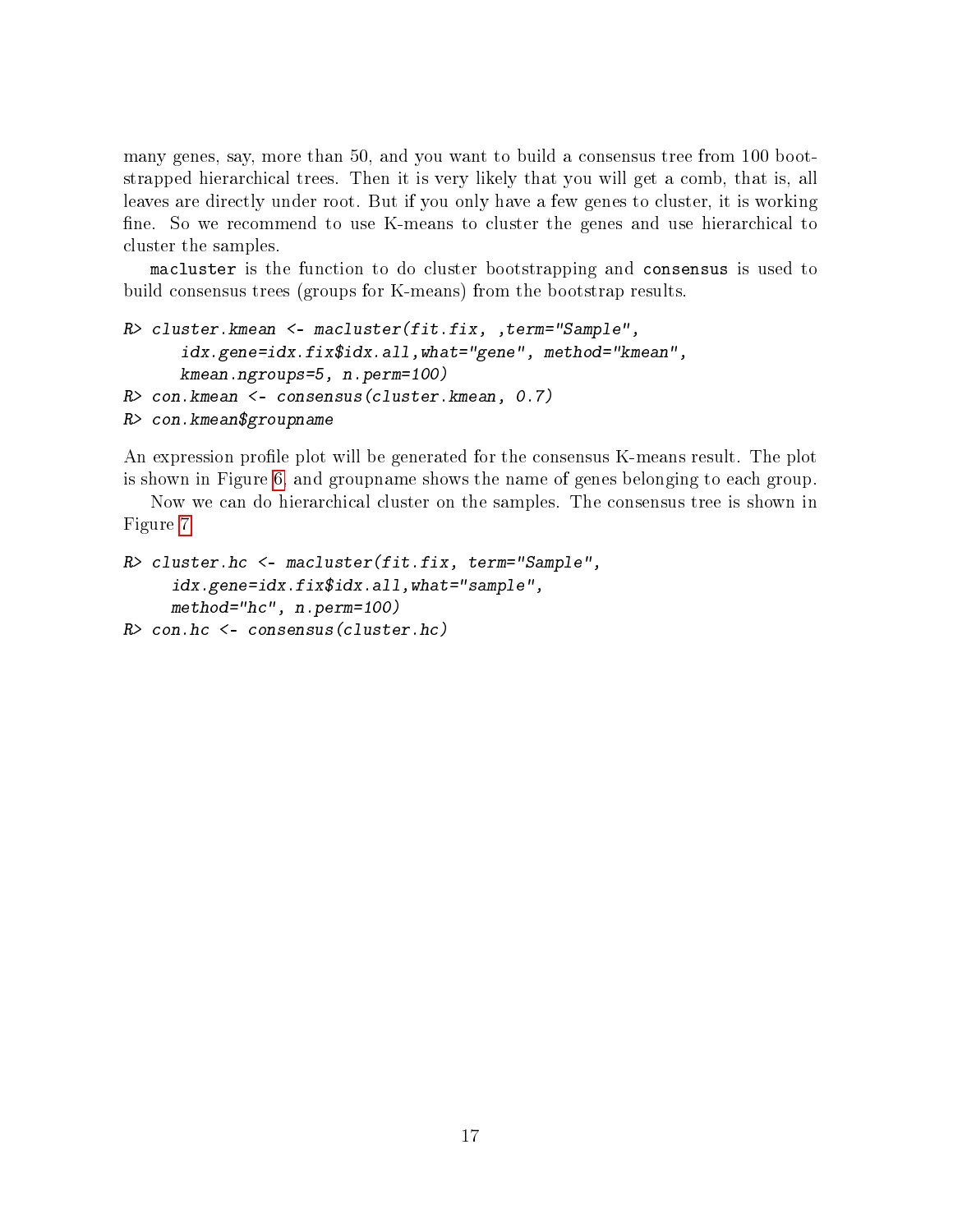





**Expression profile for group 3 (19 genes)**



**Expression profile for group 4 (19 genes)**





<span id="page-17-0"></span>Figure 6: Expression profile plot for bootstrap K-means result, kidney data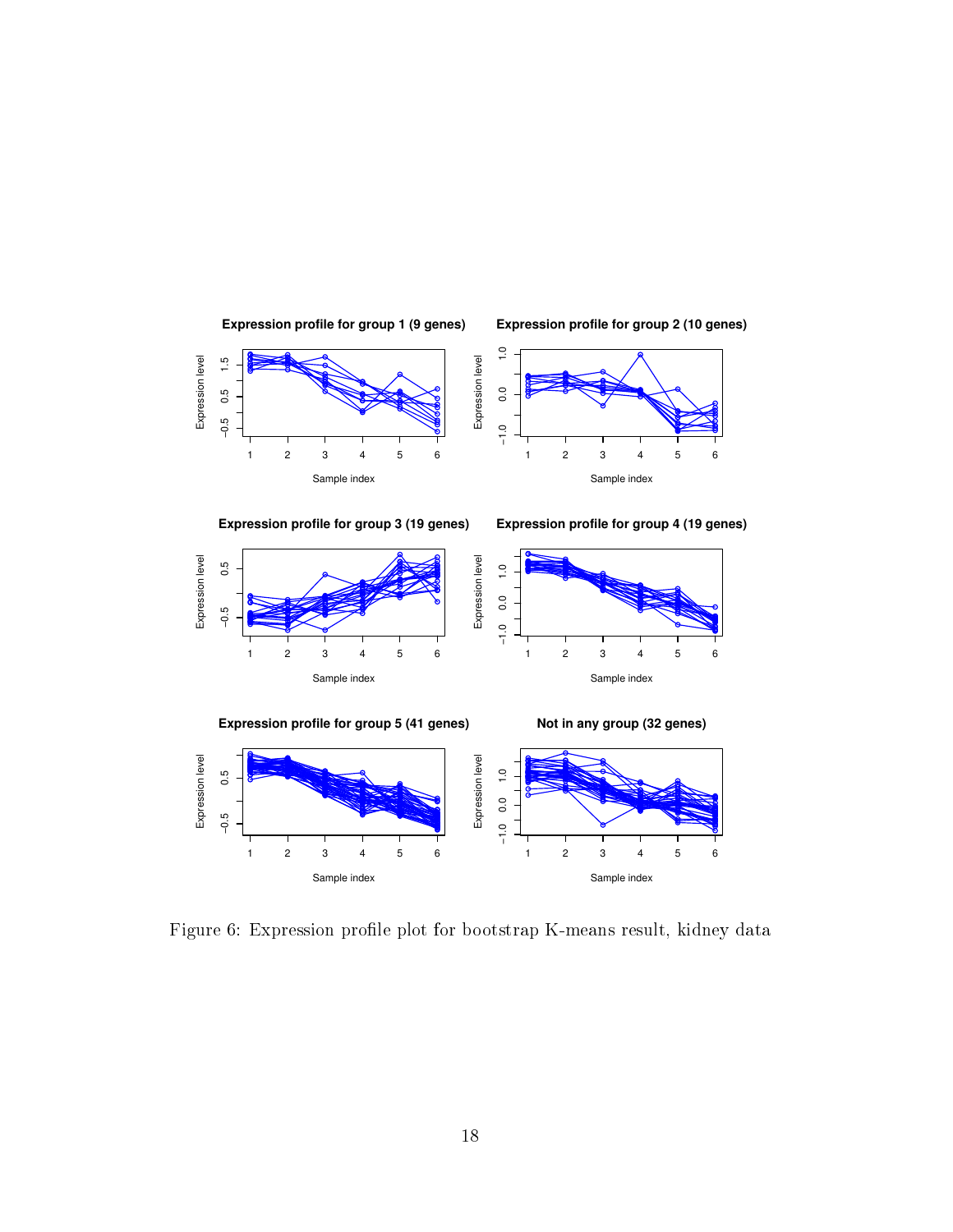

<span id="page-18-0"></span>Figure 7: 80% Consensus tree for bootstrapping hierarchical cluster on the samples, kidney data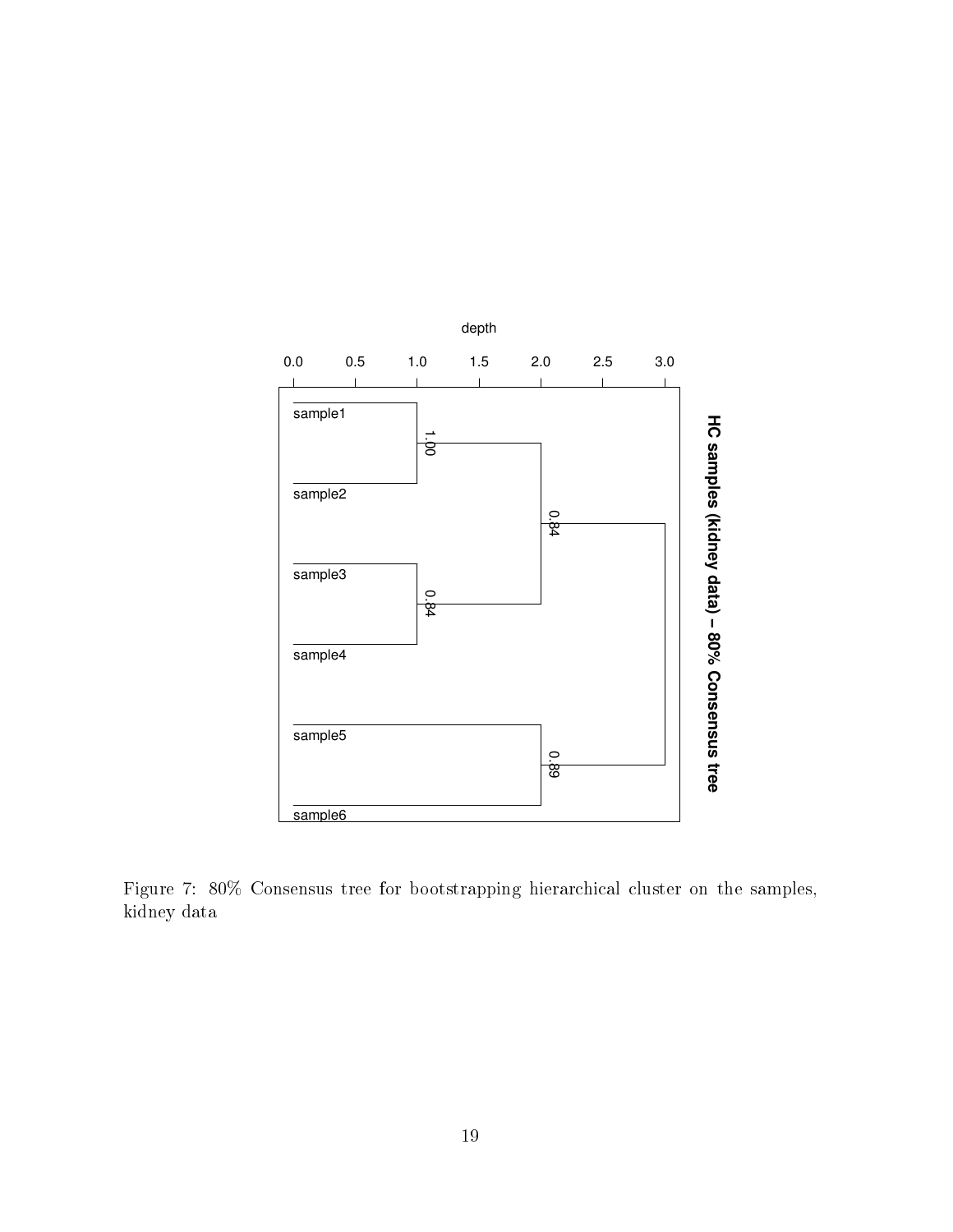### <span id="page-19-0"></span>5.2 An Affymetrix experiment

In this section we consider  $abf1$ , a 18 Affymetrix array experiment. Data is from 3 mouse strains, three individuals per strain and two arrays per individual. The experimental design is shown in Figure [8.](#page-19-1)

**Read Data** To reduce the size of  $R/maanova$  package, we do not include .CEL files,



<span id="page-19-1"></span>Figure 8: 18-array Affymetrix experiment design

thus you can not try following code. However this is the typical example to read the data from  $affy$  package. Suppose you have .CEL files and properly prepared TAB delimited text file under the working directory.

```
R> library (affy)
R> beforeRma <- ReadAffy()
R> rmaData <- rma(beforeRma)
R> datafile <- exprs(rmaData)
R> data1 <- read.madata(datafile=datafile,designfile="design.txt")
```
You want to save the output of exprs() to avoid reading the .CEL file again. Another datafile that  $R/maanova$  can read is a TAB delimited text file.

```
R> data <- data.frame(probeid=row.names(datafile),datafile)
```

```
R write.table(data,"data.dat",sep="\t",row=F,quote=F)
```

```
R> data2 <- read.madata(datafile="data.dat", designfile="design.txt",
   probeid=1, intensity=2)
```
Design File You must provide designfile information according to the order in which *affy* package reads the .CEL files, and save it as a TAB delimited text file. If you prepare designfile in advance, and want to read the .CEL file according to the order of designfile, you need to specify them at the filename in ReadAffy(). Here is the an example script that one can prepare designfile.

```
R> design.table <- data.frame(Array=row.names(pData(beforeRma)))
R> write.table(design.table,"design.txt",sep="\t",row=F,quote=F)
```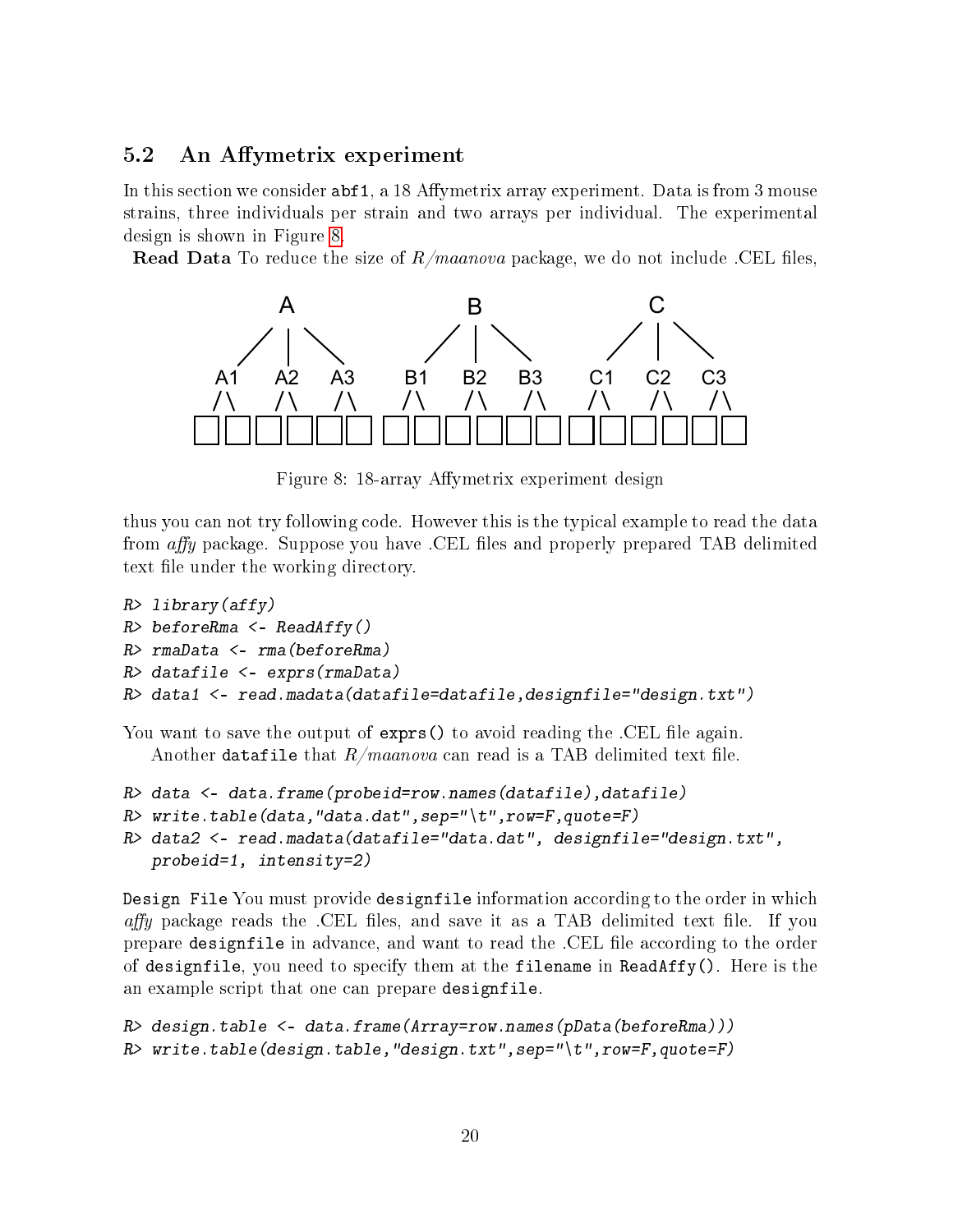You can find 'design.txt' file, containing 'Array' field under the working directory. Open your favorite spread sheet and complete the rest of information. In this example, 'Strain' and 'Sample' information are provided. Table 1 shows the designfile of abf1. Note that abf1 has Sample column. Sample representing biological replicate is not a required field in one color array, however it should be included in the designfile, when experiment has technical replicates.

|  |  | Table 1: Design file for abf1 |  |  |  |
|--|--|-------------------------------|--|--|--|
|--|--|-------------------------------|--|--|--|

| Array    | Strain | Sample       |
|----------|--------|--------------|
| E111.CEL | ΑJ     | $\mathbf{I}$ |
| E112.CEL | ΑJ     | L            |
| E113.CEL | ΑJ     | 2            |
| E114.CEL | ΑJ     | 2            |
| E115.CEL | B6     | 3            |
| E116.CEL | B6     | 3            |
|          |        |              |

Another option to prepare designfile is making a data.frame (or matrix)  $R$  object, and read it from R directly. This option is useful when the number of array is small. Again, make it sure that the information is provided by the order that affy reads the file.

```
R> design.table <- data.frame(Array=row.names(pData(beforeRma)));
R> Strain <- rep(c('AJ', 'B6', 'B6xAJ'), each=6)
R> Sample <- rep(c(1:9), each=2)
R> designfile <- cbind(design.table, Strain, Sample)
R> abf1 <- read.madata(datafile, designfile=designfile)
```
Model tting This data has technical replicates, and thus Sample is treated as random term. residplot() shows residual plot.

```
R > data(abf1)R> fit.full.mix <- fitmaanova(abf1, formula = ~Strain+Sample,
   random = <math>\text{Sample})
R> resiplot(abf1, fit.full.mix)
```
**Test statistics** To test Strain effect in the model:

```
R> ftest.all = matest(abf1, fit.full.mix, test.method=c(1,1),
    shuffle.method="sample", term="Strain", n.perm= 100)
```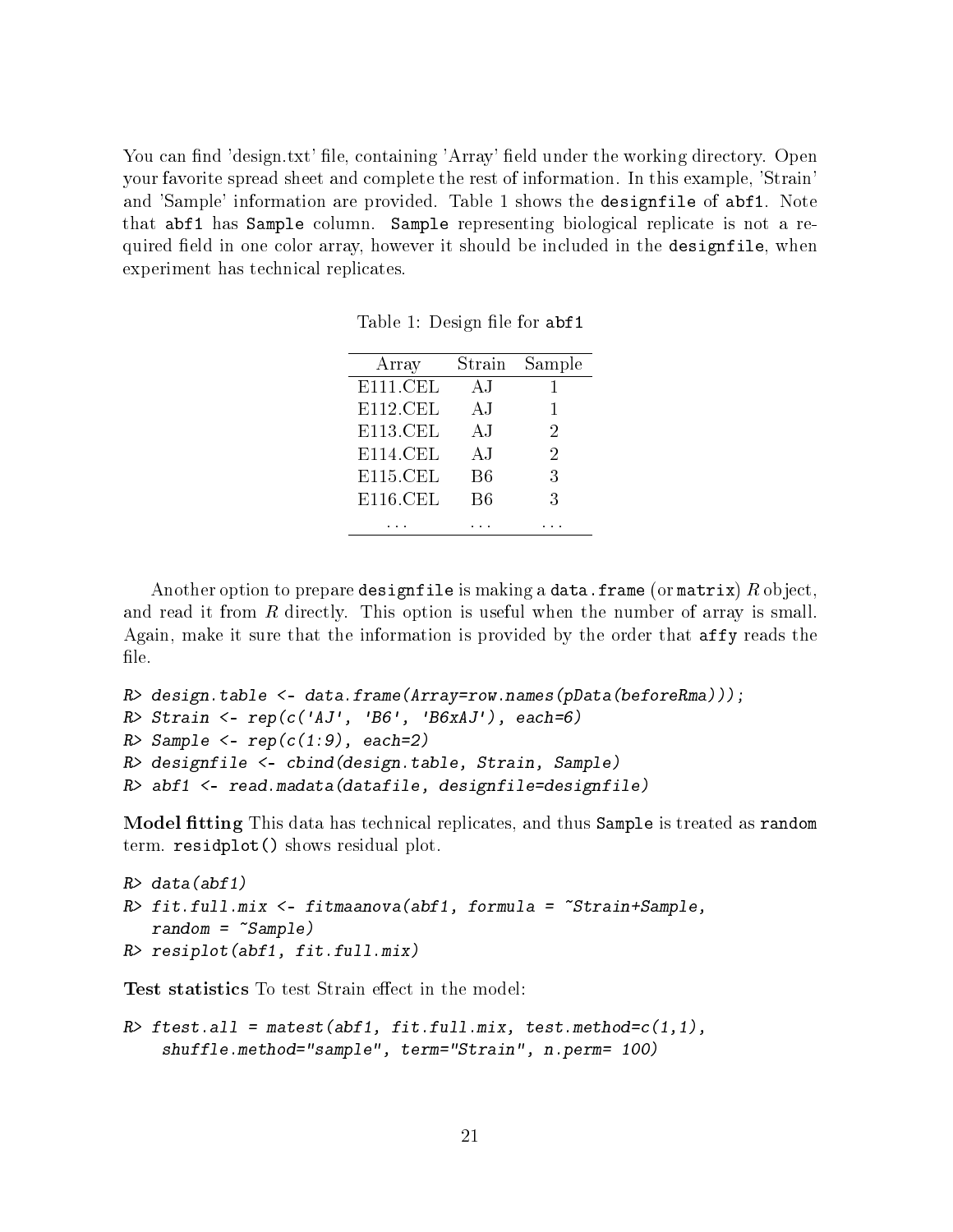If you are interested in the pairwise comparison, you can specify the contrast matrix. Suppose you want to compare strain 1 vs. 2 and strain 1 vs. 3. Then the corresponding contrast matrix should have 2 rows (number of test) and three column (number of levels of term). You may want to use PairContrast() to get all possible pairwise comparisons.

```
R > C = matrix(c(1, -1, 0, 1, 0, -1), ncol=3, by row=T)R > C.all = PairContrast(3)
R> ftest.pair = matest(abf1, fit.full.mix, Contrast = C,
   term="Strain", n.perm=100)
```
To derive FDR adjust p-value :

```
R> ftest.all = adjPval(ftest.all, method = 'jsFDR')
```
Summarize the result To get summary table, volcano plot and cluster :

```
R> summarytable(ftest.all)
R> summarytable(ftest.all, method=c("Pvalperm"), test =c("Fs"),
   whichTest=c("Fs.Pvalperm"), threshold=.1, outfile='shortsummarytable.csv')
R> volcano(ftest.all)
R > i dx.fix = volcano(ftest.pair)R> cluster.kmean <- macluster(fit.full.mix, term="Strain",
   idx.gene=idx.fix$comparison1$idx.Fs,what="gene", method="kmean",
  kmean.ngroups=5, n.perm=100)
R> con.kmean <- consensus(cluster.kmean, 0.7)
R> con.kmean$groupname
R> cluster.hc <- macluster(fit.full.mix, term="Strain",
   idx.gene=idx.fix$comparison1$idx.Fs,what="sample", method="hc", n.perm=100)
R> con.hc <- consensus(cluster.hc)
```
Note that ftest.pair contains two comparisons, thus volcano(ftest.pair) generates two plots.

## References

- Y. Benjamin and Y. Hochberg. The control of the false discovery rate in multiple tesing under dependency.  $Ann. Stat.$ , 29:1665-8, 2001.
- G.A. Churchill. Fundamentals of experimental design for cDNA microarrays. Nat Genet, 32(Suppl 2):490-5, 2002.
- XQ Cui and G.A. Churchill. Statistical Tests for Differential Expression in cDNA Microarray Experiments. Genome Biology, 4:201, 2003.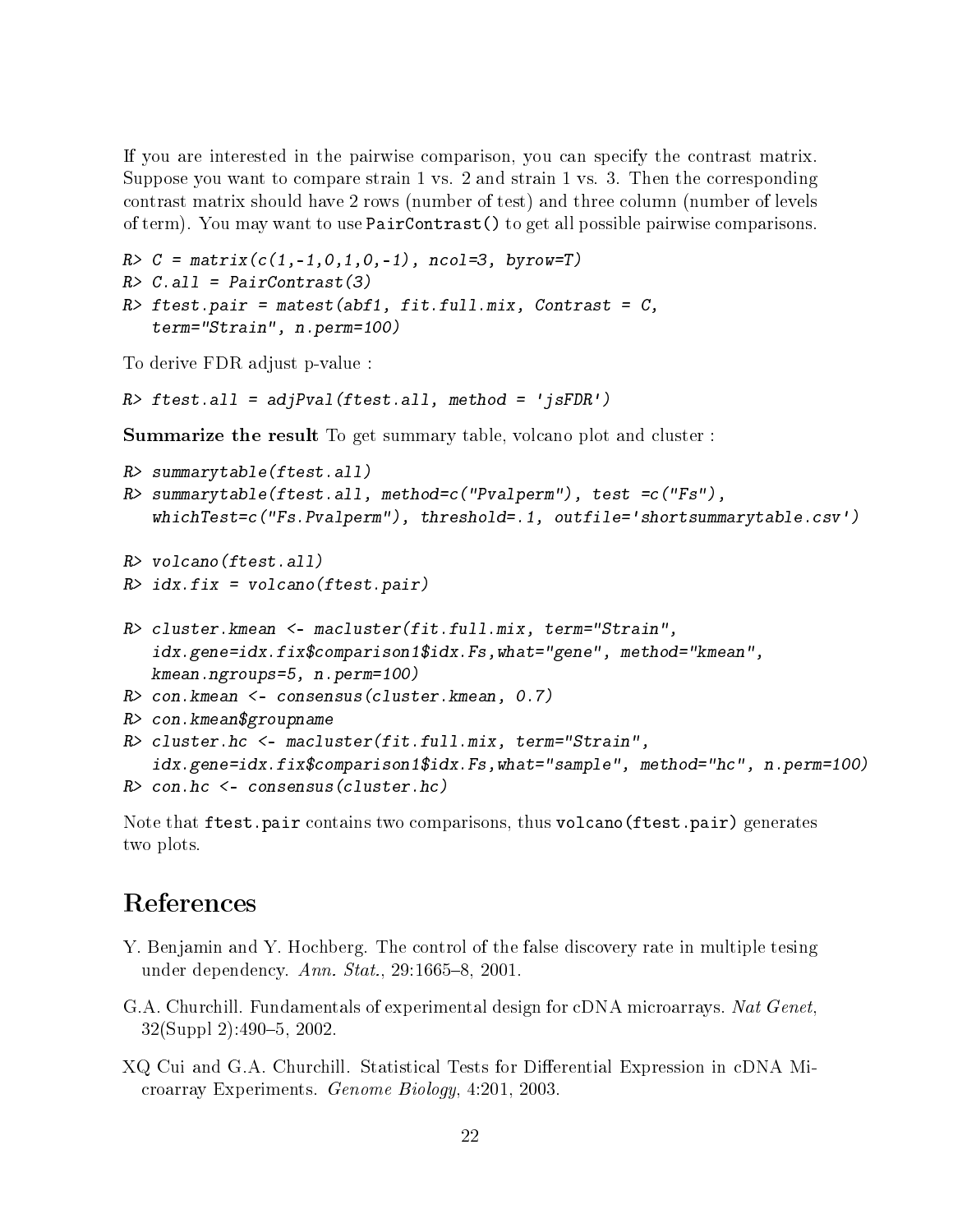- XQ Cui, M.K. Kerr, and G.A. Churchill. Transformation for cDNA Microarray Data. Statistical Applications in Genetics and Molecular Biology, 2(1, article 4), 2003.
- XQ Cui, G. Hwang, J. Qiu, N. Blades, and G.A. Churchill. Improved Statistical Tests for Differential Gene Expression by Shrinking Variance Components. Biostatistics, 6: 59-75, 2005.
- J. Felsenstein. Confidence limits on phylogenies An approach using the bootstrap. Evolution, 39:783, 1985.
- SAS institute Inc. SAS/STAT User's Guide. SAS institute Inc., 1999.
- M.K. Kerr and G.A. Churchill. Experimental design for gene expression microarrays. Biostatistics, 2:183, 2001a.
- M.K. Kerr and G.A. Churchill. Bootstrapping cluster analysis: Assessing the reliability of conclusion from microarray experiments. PNAS, 98:8961, 2001b.
- M.K. Kerr, M. Martin, and G.A. Churchill. Analysis of variance for gene expression microarray data. J Computational Biology, 7:819, 2000.
- M.K. Kerr, C.A. Afshari, L. Bennett, P. Bushel, J. Martinez, N. Walker, and G.A. Churchill. Statistical analysis of a gene expression microarray experiment with replication. Statistica Sinica, 12:203, 2001.
- M.K. Kerr, E.H. Leiter, L. Picard, and G.A. Churchill. *Computational and Statistical* Approaches to Genomics, chapter Sources of Variation in Microarray Experiments. Kluwer Academic Publishers, 2002.
- R.C. Littell, G.A. Milliken, W.W. Stroup, and R.D. Wolfinger. SAS system for mixed models. SAS institute Inc., 1996.
- T Margush and F.R. McMorris. Consensus n-trees. Bulletin of Mathematical Biology, 43:239, 1981.
- R.A. McLean, W.L. Sanders, and W.W. Stroup. A Unified Approach to Mixed Linear Models. *The American Statistician*, 45:54–64, 1991.
- C.C. Prichard, L. Hsu, J. Delrow, and P.S. Nelson. Project normal: defining normal variance in mouse gene expression. PNAS, 98:13266, 2001.
- S.R. Searle, G. Casella, and C.E. McCulloch. *Variance Components*. John Wiley and sons, Inc., 1992.
- V. Witkovsky. MATLAB algorithm mixed.m for solving Henderson's mixed model equations. Technical Report, Inst. of Measurement Science, Slovak Academy of Science, 2001.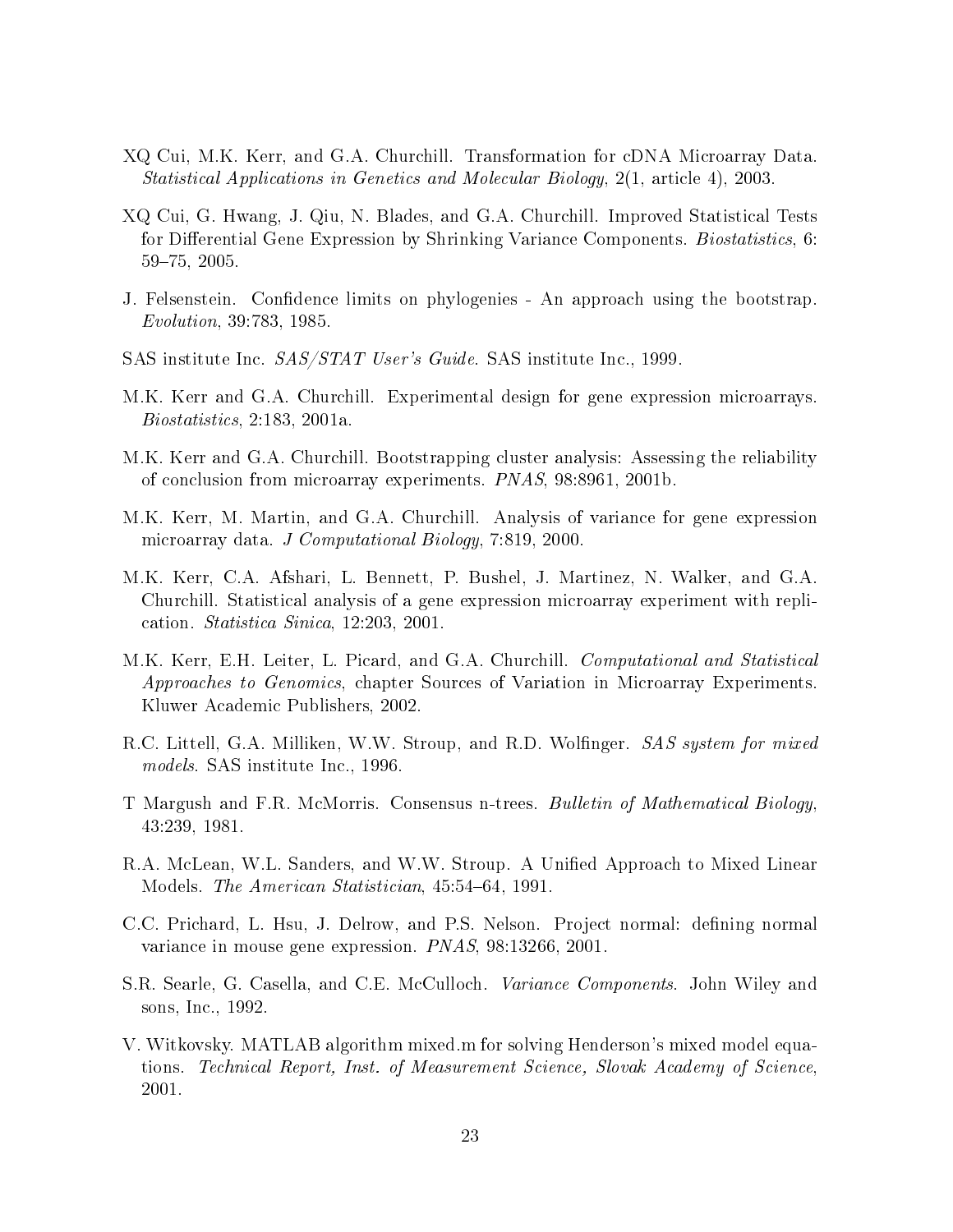- R.D. Wolfinger, G. Gibson, E.D. Wolfinger, L. Bennett, H. Hamadeh, P. Bushel, C. Ashfari, and R.S. Paules. Assessing gene significance from cDNA microarray expression data via mixed models. J Comp Biol, 8:625, 2001.
- Benjamin Y. and Hochberg Y. Controlling the false discovery rate: a practical and powerful approach to multiple testing. J Royal Statistical Society, Series B(57):289, 1995.
- Y.H. Yang, S. Dudoit, P. Luu, D.M. Lin, V. Peng, J. Ngai, and T.P. Speed. Normalization for cDNA microarray data: a robust composite method addressing single and multiple slide systematic variation. Nucleic Acids Research, 30:e15, 2002.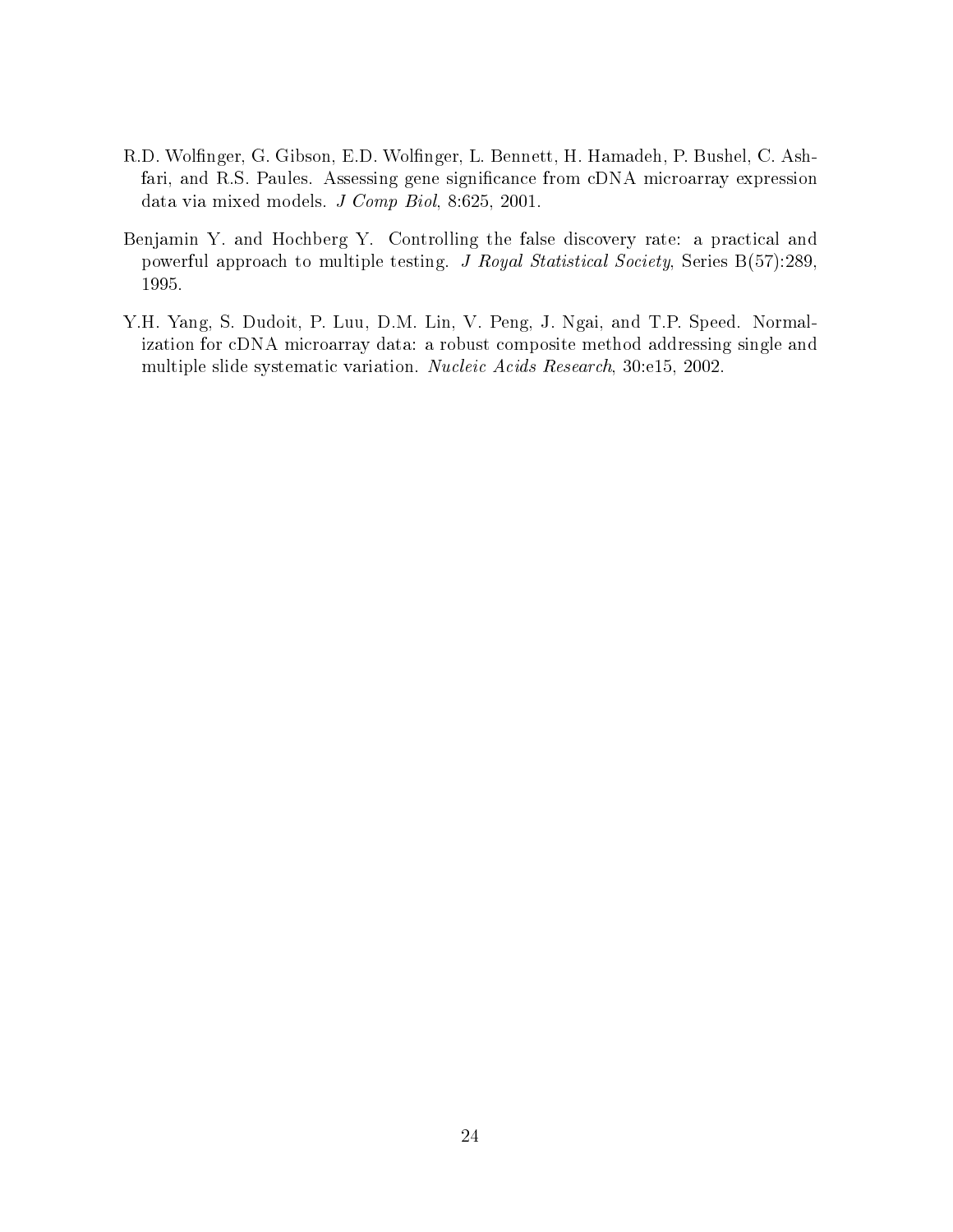### APPENDIX

## <span id="page-24-0"></span>A Running R/maanova on computer cluster

Due to the intensive computation needed by the permutation test (especially for mixed effects models), parallel computing is implemented in  $R/m$ aanova. The permutation tests can run on multiple computer nodes at the same time and the toal computational time will be greatly reduced.

Here I provide some tips for system and software configurations for running  $R/ma$ anova on clusters. My system is a 32-node beowulf cluster running Redhat linux 8.0 and R 1.8.0. You might encounter problems on different system following the steps.

### <span id="page-24-1"></span>A.1 System requirements

The computer cluster need to be Unix/Linux cluster with LAM/MPI installed. LAM/MPI can be download from http://www.lam-mpi.org. R and R/maanova need to be installed on all nodes (or they can be exported from a network file system).

The following R packages are required (you can obtain them from http://cran.r-project.org:

- SNOW (Simple Network Of Workstations). Obtain this one from http://www.stat.uiowa.edu/~luke/R/cluster/cluster.html.
- Rmpi
- serialize (this is required by Rmpi)

### <span id="page-24-2"></span>A.2 System setup

You might need to ask your system administrator to do this. But basically, you need to install LAM/MPI software in your system with correct configuration. Here are some tips for using rsh as remote shell program. If you want to use ssh, things will be slightly different. I assume  $\text{LAM}/\text{MPI}$  has been installed on your system.

1. First thing to do is to check if you can "rsh" to other machine without being asked for a password. If it does, add a file called ".rhosts" in your home directory. Each line of the file should be mahine names and your user name. For a 2-node system, that file could look like (assume my account name is hao): node1 hao node2 hao Then set the mode of this file to be  $644$  by doing "chmod  $644$  .rhosts". After setting it up, do "rsh node1". If it still asks for password, contact your system administrator.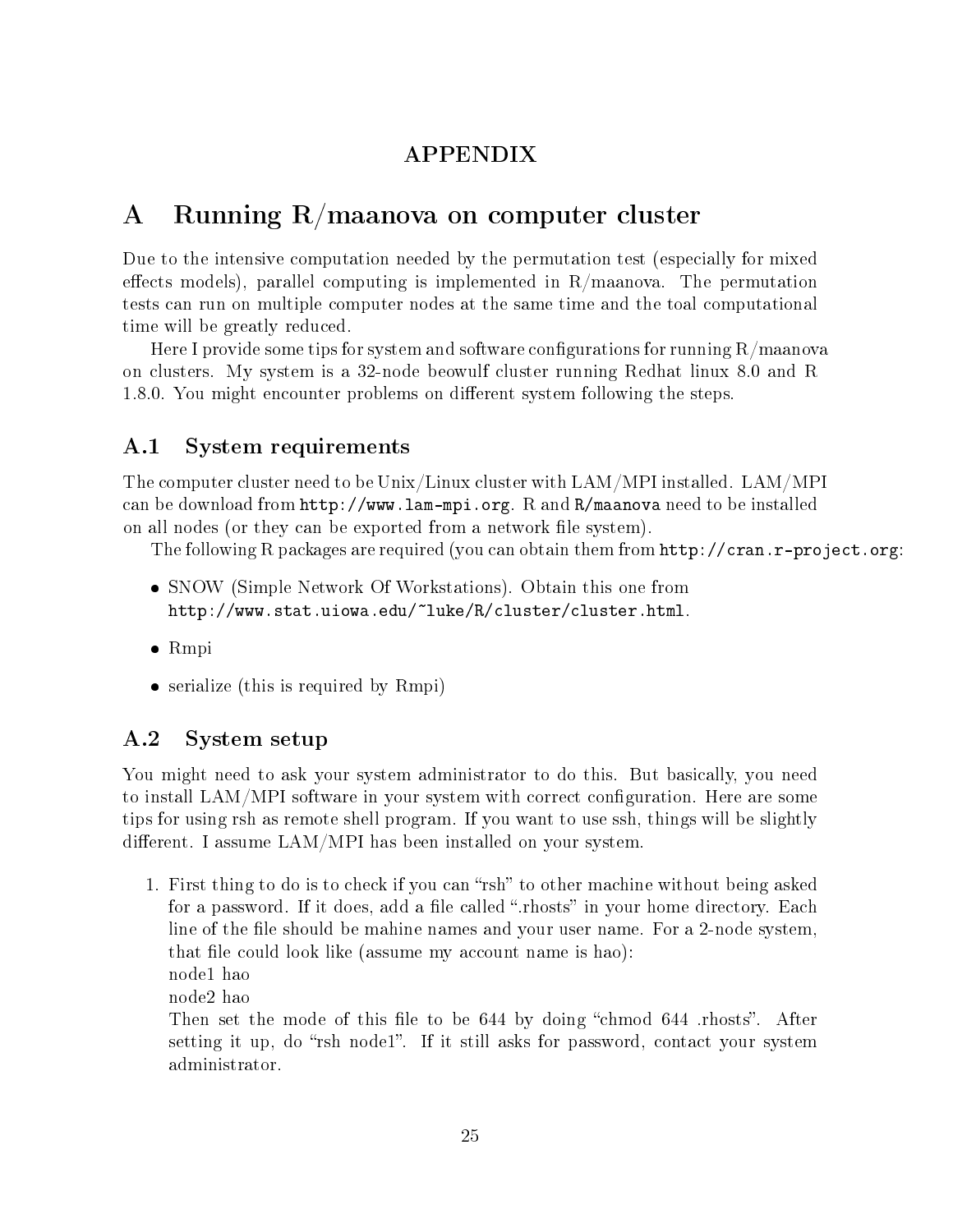- 2. Configurate LAM to use rsh as the remote shell program by adding the following lines in your startup script (.bashrc, .cshrc, etc.) LAMRSH="rsh" export LAMRSH (I found it's okay if you don't do this!)
- 3. Start LAM/MPI by typing "lamboot -v". You should see something like: LAM  $6.5.6/MPI$  2 C++/ROMIO - University of Notre Dame Executing hboot on n0 (node1 - 1 CPU)... Executing hboot on n1 (node2 - 1 CPU)... topology done

If you see some error messages, contact your system administrator.

#### <span id="page-25-0"></span>A.3 Install and test clusters in R

Here are the steps to install and use clusters in R.

- 1. Install all required package in R.
- 2. Start R, load in snow by doing "library(snow)".
- 3. To test if cluster is working, do the following:

```
R> library(snow)
R> cl <- makeCluster(2) # to make a cluster with two nodes
R> # to see if your cluster is correct
R> clusterCall(cl, function() Sys.info()[c("nodename","machine")])
```
You're supposed to see the node names and machine types like what I got here:

| machine   |
|-----------|
| "i686"    |
|           |
| machine   |
| " i 686 " |
|           |

4. Check the random number generations by running

clusterCall(cl, runif, 3)

If there is correlation problem, you must install rsprng.

That's it! Now you can start to enjoy the parallel computing.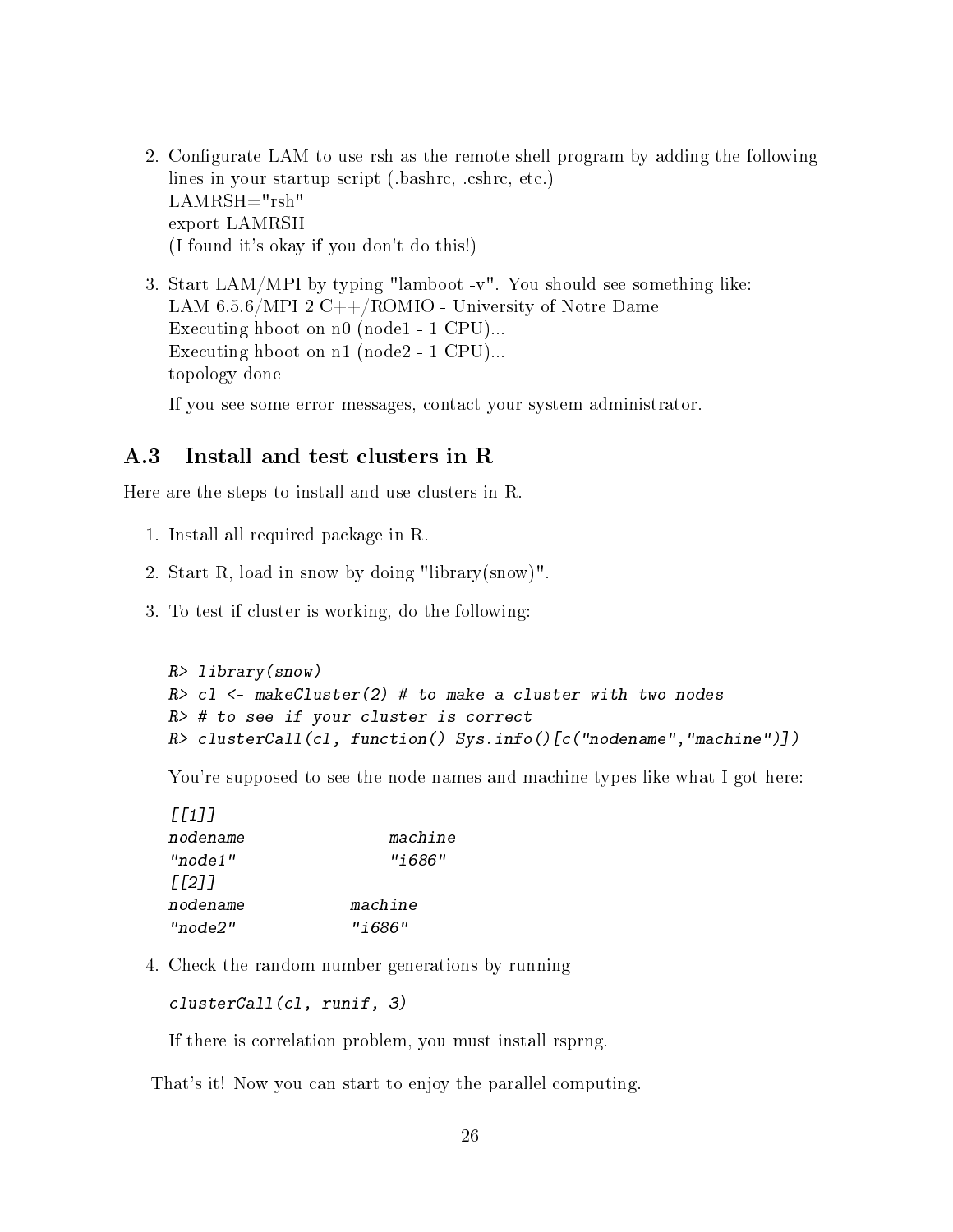## <span id="page-26-0"></span>B Basic Algorithms

I will briefly introduce the core algorithms implemented in R/maanova. For the details please read related references.

### <span id="page-26-1"></span>B.1 ANOVA model for microarray experiment

#### <span id="page-26-2"></span>B.1.1 Model

The ANOVA model for microarray experiment was first proposed in Kerr *et al* (2000). Wolfinger *et al* (2001) proposed the 2-stage ANOVA model, which is the one used in R/maanova.

Basically an ANOVA model for microarray experiment can be specified in two stages. The first stage is the normalization model

$$
y_{ijkgr} = \mu + A_i + D_j + AD_{ij} + r_{ijkgr} \tag{1}
$$

The term  $\mu$  captures the overall mean. The rest of the terms capture the overall effects due to arrays, dyes, and labeling reactions. The residual of the first stage will be used as the inputs for the second stage.

The second stage models gene-specific effects:

$$
r_{ijkr} = G + AG_i + DG_j + VG_k + \epsilon_{ijkr}
$$
\n<sup>(2)</sup>

Here G captures the average effect of the gene.  $AG$  captures the array by gene variation.  $DG$  captures the dye by gene variation. For one dye system there will be no  $DG$  effect in the model.  $VG$  captures the effects for the experimental varieties. In the multiple factor experiment such like Paigen's 28-array experiment,  $VG$  should be further decoupled into several factors.

#### <span id="page-26-3"></span>B.1.2 Fixed model versus Mixed model

The fixed effect model assumes independence among all observations and only one source of random variation. Although it is applicable to many microarray experiments, the fixed effects model does not allow for multiple sources of variation nor does it account for correlation among the observations that arise as a consequence of different layers of variation.

The mixed model treats some of the factors in an experimental design as random samples from a population. In other words, we assume that if the experiment were to be repeated, the same effects would not be exactly reproduced, but that similar effects would be drawn from a hypothetical population of effects. Therefore, we model these factors as sources of variance. Usually Array effect  $(AG)$  should be treated as random factor in ANOVA model. If you have biological replicates, it should be treated as random as well.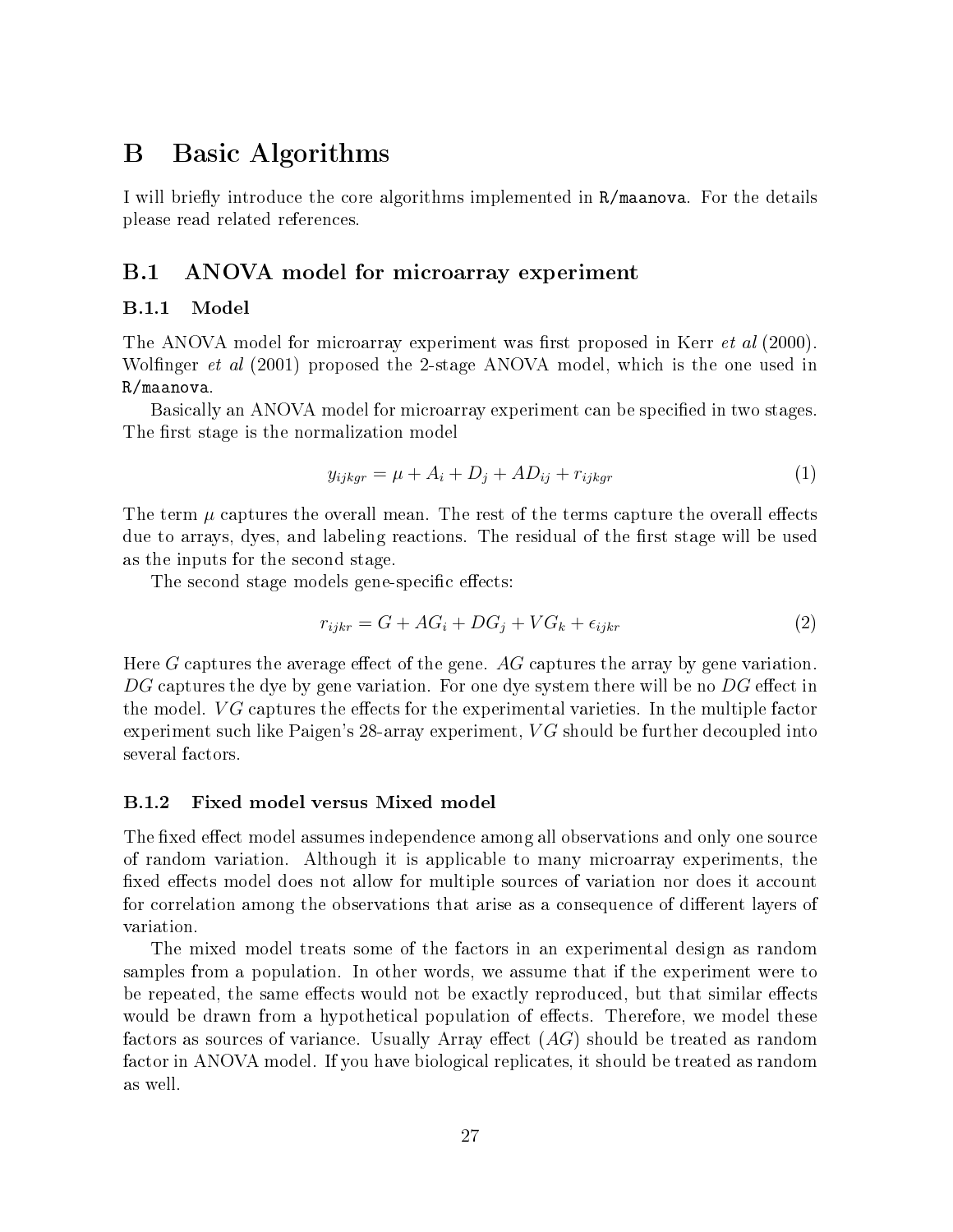#### <span id="page-27-0"></span>B.2 Hypothesis tests

For statistical test in the fixed ANOVA model, there is only one variance term and all factors in the model are tested against this variance. In mixed model ANOVA, there are multiple levels of variances (biological, array, residual, etc.). The test statistics need to be constructed based on the proper variations. I will skip the details here and the interested reader can read Searle et al.

#### <span id="page-27-1"></span>B.2.1 F test in matrix notation

Mathematically speaking, a Microarray ANOVA model for a gene can be expressed as the following mixed effect linear model (without losing generality):

$$
y = X\beta + Zu + e \tag{3}
$$

Here,  $\beta$  and  $u$  are vectors for fixed-effects and random-effects parameters.  $X$  and  $Z$  are design matrices. Note that fixed effects model is a special case for mixed effects model with  $Z$  and  $u$  empty. An assumption is that  $u$  and  $e$  are normally distributed with

$$
E\left[\begin{array}{c} u \\ e \end{array}\right] = \left[\begin{array}{c} 0 \\ 0 \end{array}\right] \tag{4}
$$

$$
Var\left[\begin{array}{c} u \\ e \end{array}\right] = \left[\begin{array}{cc} G & 0 \\ 0 & R \end{array}\right] \tag{5}
$$

G and R are unknown variance components and are estimated using restricted maximum liklihood (REML) method. The estimated  $\hat{\beta}$  and  $\hat{u}$  are called **best linear unbiased** estimator (BLUE) and best linear unbiased predictor (BLUP) respectively. Using estimated G and R, the variance-covariance matrix of  $\beta$  and  $\hat{u}$  can be expressed as

$$
\hat{C} = \begin{bmatrix} X'\hat{R}^{-1}X & X'\hat{R}^{-1}Z \\ Z'\hat{R}^{-1}X & Z'\hat{R}^{-1}Z + \hat{G}^{-1} \end{bmatrix}^{-}
$$
(6)

where  $\bar{z}$  denotes generalized inverse. After getting  $\hat{C}$ , test statistics can be obtained through the following formula. For a given hypothesis

$$
H: L\left[\begin{array}{c} \beta \\ u \end{array}\right] = 0 \tag{7}
$$

F-statistic is:

<span id="page-27-2"></span>
$$
F = \frac{\left[\begin{array}{c}\hat{\beta} \\ u\end{array}\right]' L'(L\hat{C}L')^{-}L\left[\begin{array}{c}\hat{\beta} \\ u\end{array}\right]}{q}
$$
(8)

Here  $q$  is the rank of  $L$  matrix.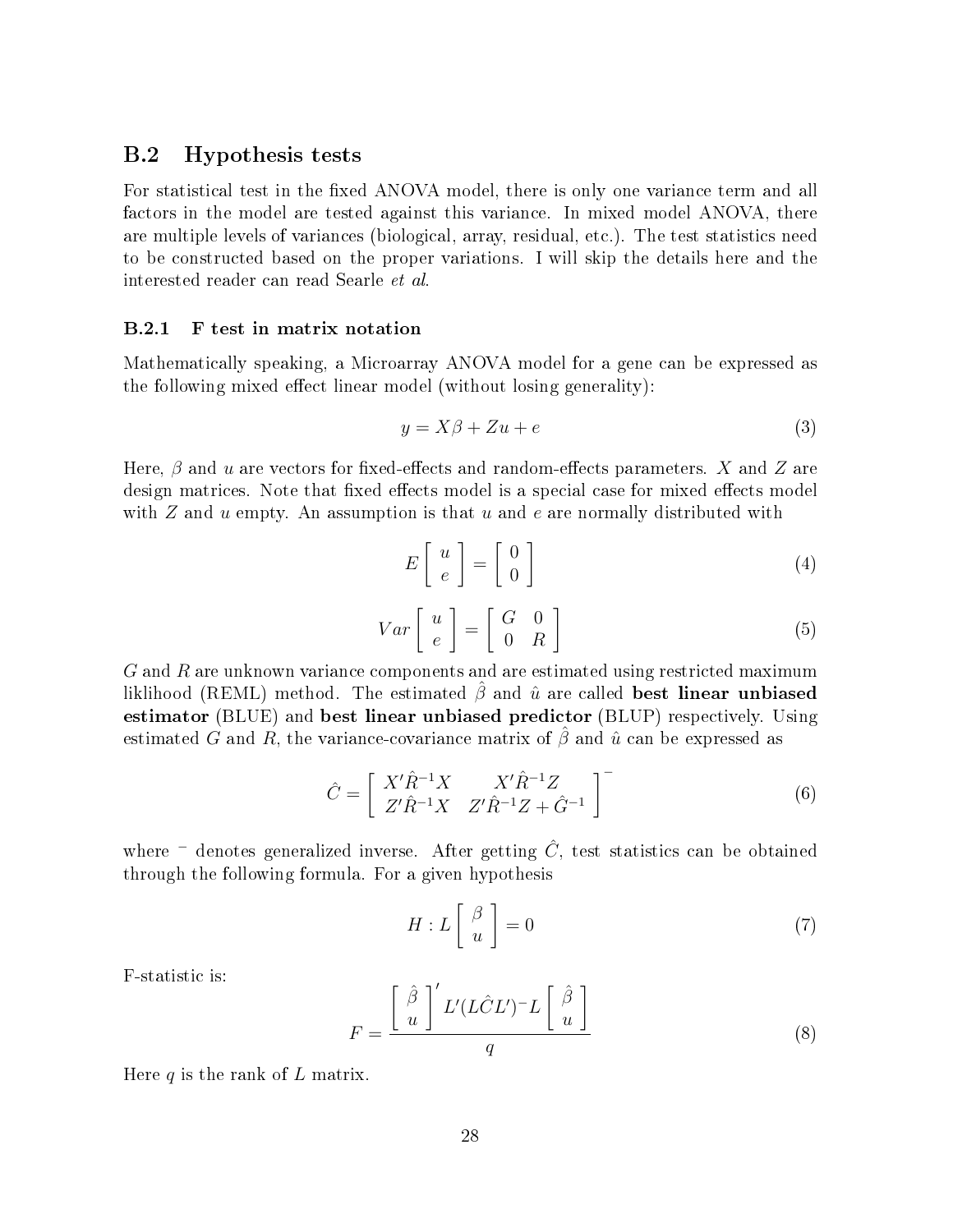Notice that for a fixed effect model where Z and u are empty, equation [8](#page-27-2) will become

$$
F = \frac{(L\hat{\beta})'(L(X'X)^{-}L')^{-1}L\hat{\beta}}{q\sigma_e^2} \tag{9}
$$

Here  $\sigma_e^2$  is the error variance.

F approximately follows F-distribution with  $q$  numerator degrees of freedom. The calculation of denominator degrees of freedom can be tricky and I will skip it here. If there is not enough degree of freedom, rely on tabulated P-values can be risky and a permutation test is recommended.

#### <span id="page-28-0"></span> $B.2.2$  Building L matrix

In equation [8,](#page-27-2) L must be a matrix that  $L\beta$  is estimable. Estimability requires that the rows of L must be the linear combinations of the rows of X. In  $R/m$  and  $\alpha$ , the program will automatically build L matrix for the term(s) to be tested. Normally in a mixed effects model, only the fixed effect terms can be tested so the u portion of  $L$  contains all  $0\mathrm{s}$  .

Building L matrix can be difficult. If the term to be tested is orthogonal to all other terms, L should contain all pairwise comparision for this term. That is, if the term has N levels, L should be a  $(N-1)$  by N matrix. If the tested term is confounded with any other term, things will become complicated. R/maanova does the following to compute L matrix:

- 1. calculate a generalized inverse of  $X'X$  in such a way that the dependent columns in X for the tested term are set to zero.
- 2. calculate  $(X'X)^{-}(X'X)$ . The result matrix span the same linear space as X and it contains a lot of zeros.
- 3. Take the part of  $(X'X)^{-1}(X'X)$  corresponding to the tested term, remove the rows with all zeros and the left part is L.

#### <span id="page-28-1"></span>B.2.3 Four flavors of F-tests

R/maanova offers four F statistics (called  $F_1, F_2, F_3$  and  $F_s$ ). Users have the option to turn on or off any of them. The difference among them is the calculation of  $\tilde{C}$  matrix in equation [8.](#page-27-2) Or in another word, the way to estimate the variance components  $\hat{R}$  and  $\hat{G}$ .

Briefly speaking,  $F_1$  computes  $\hat{C}$  matrix based on the variance components of a single gene. It does not assume the common variance among the genes.  $F_3$  assumes the common variance among the genes. The  $\hat{C}$  matrix will be calculated based on the global variance (mean variance of all genes).  $F_2$  test is a hybrid of  $F_1$  and  $F_3$ . It uses a weighted combination of global and gene-specific variance to compute the  $\hat{C}$  matrix.  $F_s$ uses the James-Stein estimator for  $\hat{R}$  and  $\hat{G}$  and computes  $\hat{C}$  matrix. For details about four F-tests, please read Cui (2003b) and Cui (2003c).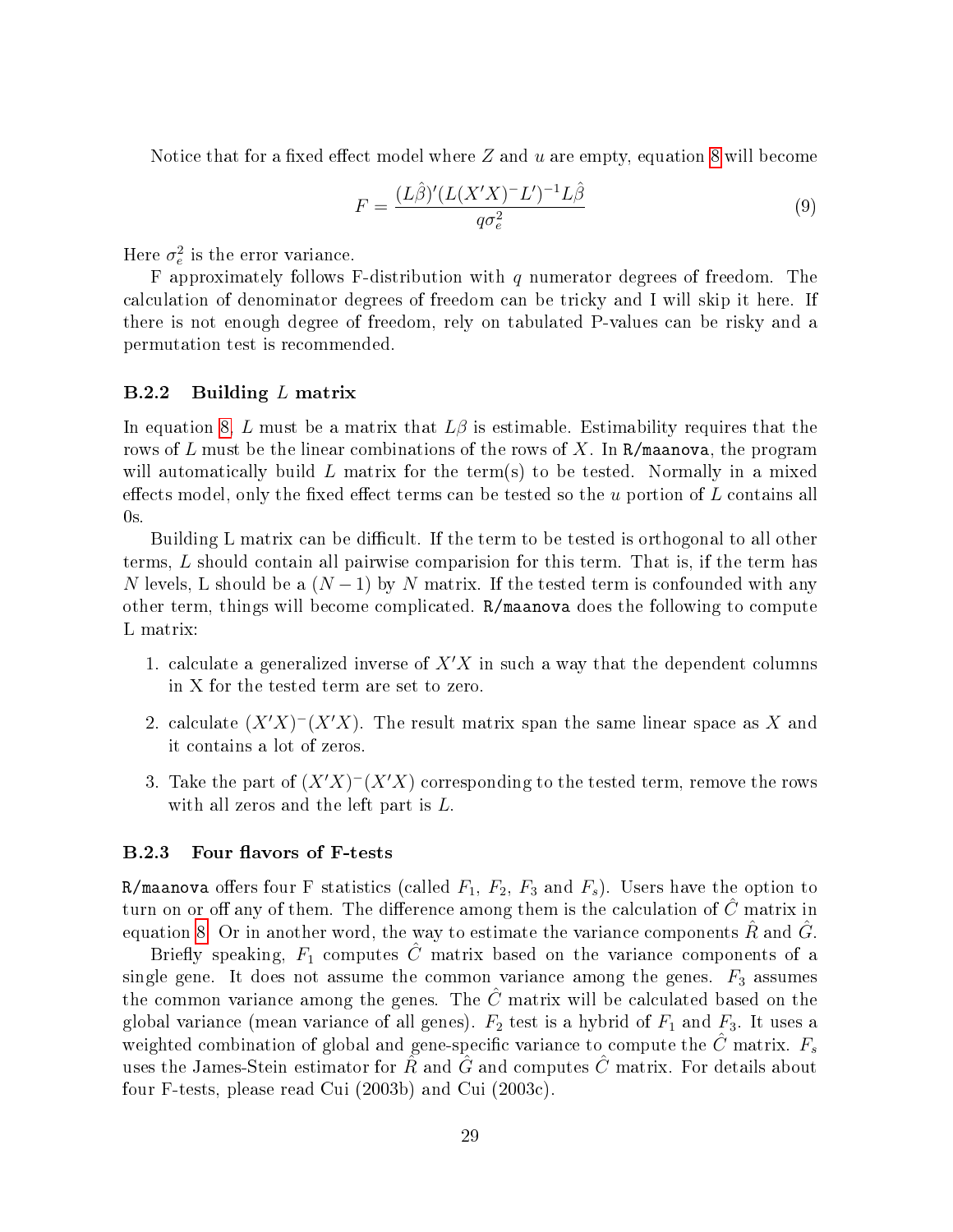### <span id="page-29-0"></span>B.3 Data shuffling in permutation test

Choosing proper data shuffling method is crucial to permutation test.  $R/m$ aanova offers two types of data shuffling, residual shuffling and sample shuffling.

Residual shuffling works only for fixed effects models. It is based on the assumption of homogeneous error variance. It does the following:

- 1. Fit a null hypothesis ANOVA model and get the residuals
- 2. Shuffle residuals globally and make a new data set
- 3. Compute test statistics on the new data set
- 4. Repeat step 2 and 3 for a certain times

Residual shuffling is incorrect for mixed effect models, where you have multiple random terms. For a mixed effects model, R/maanova will automatically choose sample shuffling, which does the following:

- 1. For the given tested term, check if it is nested within any random term. If not, go to step 4.
- 2. Choose the lowest random term (among the ones nesting with the tested term) as the base for shuffling. If there is only one random term nesting with the tested term, this random term will be the shuffle base.
- 3. Shuffle the sample names for the tested term in such a way that the same shuffle base will corresponds to the same sample name.
- 4. If there is no nesting, shuffle the sample names for the tested term freely, keeping all other terms unchanged. For multiple dye arrays, if  $Array$  and/or Dye effects are included in the model, the array structure should be perserved, e.g., the sample names on the same array should be shuffled together.
- 5. repeat step 3 or 4 for a certain times

Note that if the experiment size is small, the number of possible permutations will not be sufficient. In that case, users will have to rely on the tabulated values.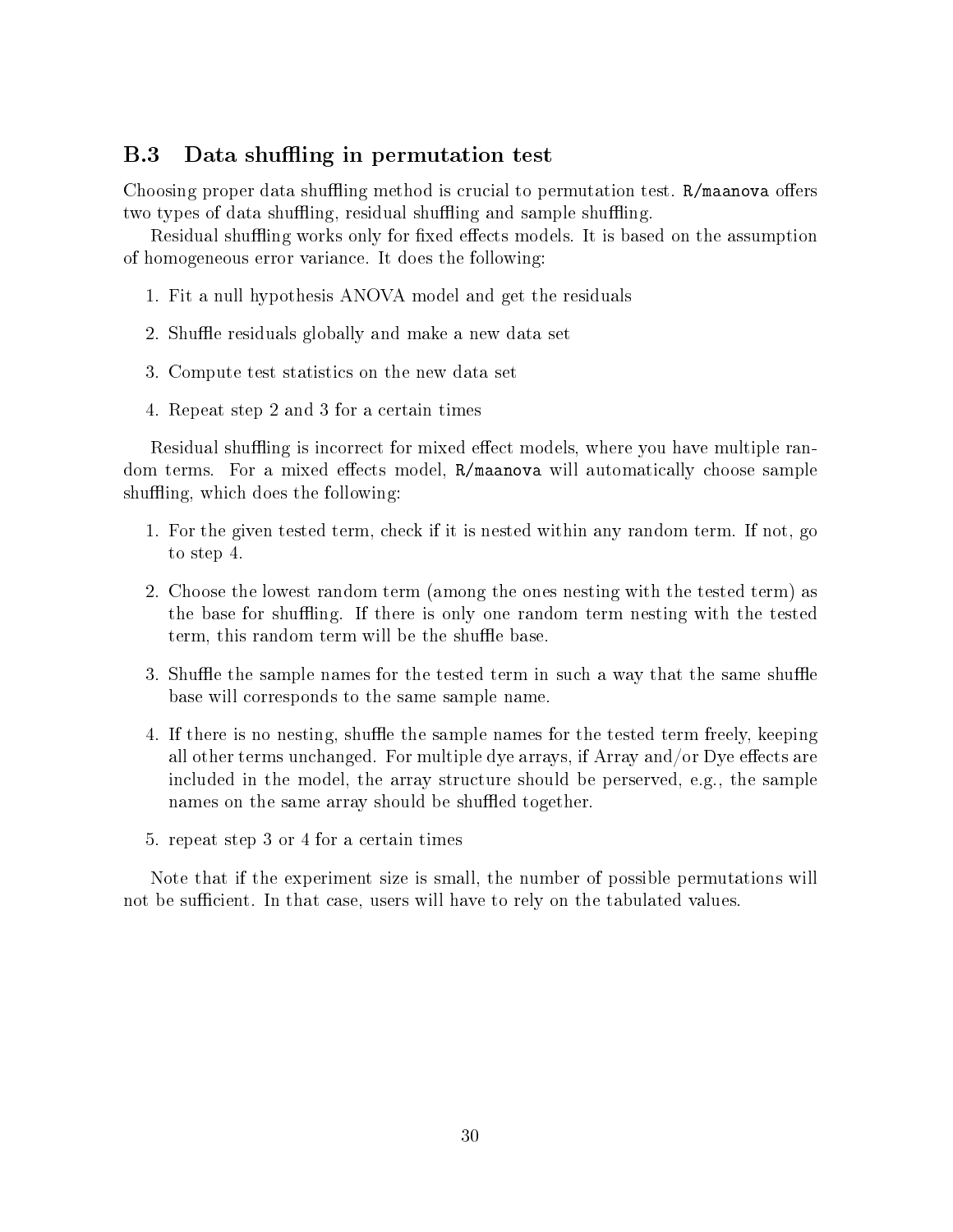## <span id="page-30-0"></span>C Frequently Asked Questions

#### 1. Can R/maanova run on Windows XP?

R/maanova runs under R. So if there is a version of R for your operating system, you can run R/maanova.

2. Can R/maanova handle missing data?

No. R/maanova does not tolerant missing, zero or negative intensity data. Missing data will bring many problems. A gene with missing data will have a different experimental design from others. That will cause problem in permutation tests. So if you have any data missing, you must manually remove all data associated with that gene and all its replicates. We suggest you use non-background subtracted data as input.

3. Can R/maanova handle affymetric arrays?

Yes. The newest version of R/maanova (0.97) works for N-dye system. But the data visualization and transformation functions are only working for 2-dye arrays at this time. So for affymetric data, I suggest you to use some other packages (such like affy package in BioConduction) to do the data transformation before loading into R/maanova.

- 4. Can R/maanova handle unbalanced design? Yes.
- 5. Can R/maanova output an ANOVA table for a model fitting? Not at this time. We used to output an ANOVA table in the older version of R/maanova. But as things getting complicated (with multiple factor design, mixed effects models, etc.), it becomes more and more difficult to build an ANOVA table. We might think about it in the future.
- 6. What does R/maanova do with flagged genes? We did not do anything special to the flagged genes. They will be involved in data transformation and analysis. We just keep the flag in there so that if some of your significant genes were flagged, you need to put a question mark on it because the significance could be from a scratch on the slide.
- 7. Why I have problems reading in data? First of all data reading could behave differently in different operating system. Your data file need to be simple (ANSI) text file. Sometimes special characters (such like  $\#$ , TAB, etc.) in the data file will cause problems. If you encounter that problem, remove the columns contains a lot of special characters (usually gene description) and try again. If you still have problem, contact the software author.
- 8. Why the estimated effects for a term don't sum to zero? When we build the design matrices we didn't put sum to zero constraints so that